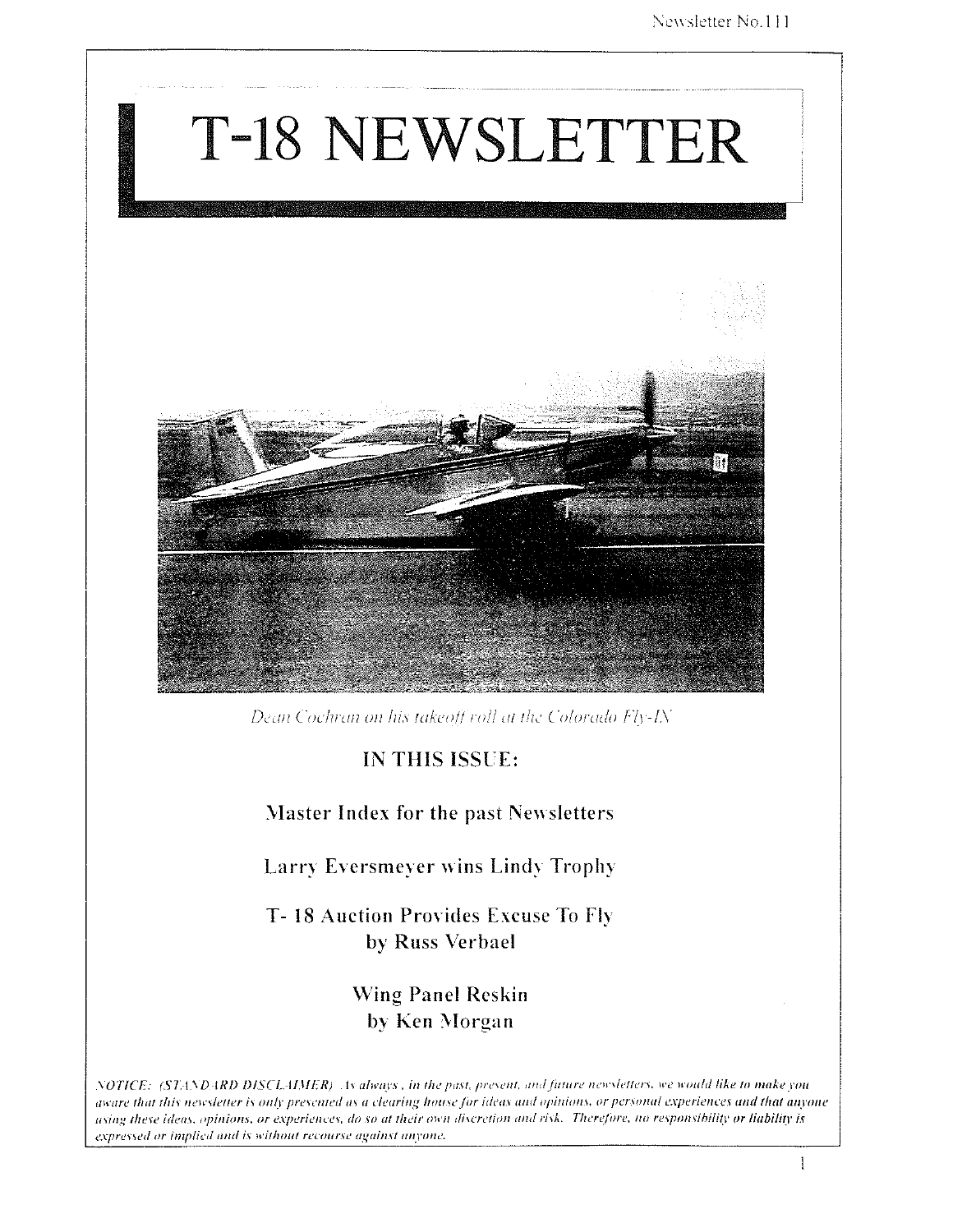

# Thorp Ambassadors

As of this date the following individuals have signed up to be listed as Thorp Ambassadors. I will be posting their names on our Thorp webpage in February. If I have missed anyone that wanted to be included please let me know.

As all of us knows. we literally have hundreds of Thorp Ambassadors throughout the world. Anyone that has built or flown a T-18/S-18 loves the aircraft and has a passion for John Thorp's wonderful designs. Our list of Ambassadors give new individuals someone to contact in the various areas of the US and world. Having this on the website will help spread the word. So join the Ambassador list, email/mail me a note today!

Danny Cummings 600 West Main SI. McMinnville.Tn. 37110 931-473-5401 Davs cst 8:00 to 5:00 931-668-9899 Nights betore 10:00 cst

Gary Cotner ISO th East Ave Collinsville. OK 74021 email t18cotner@aol.com 918-259-4000 Davs Home 918-371-4739

John Evens 6855 Allison Street Arvada, CO 80004 303-420-2724

Roy Farris Box 182 Noble. IL 62868 618-723-2594

Jim Hockenbrock 193 Fawn Rd. Reedsville, PA 17084 717-667-2790

James Paine 1220 Gilbert St. Hendersonville. NC 28792 *828-698-0368* 

Tony & Viv Schischku <a.schischka@xtra.co.nz> 17 Bodmin Terrace Plimmerton. New Zeland 644-233-8998

John Sullivan P.O. Box 551 Chestertown. NY 12817 518-494-3292

### Other News

The great news is that by the end of January I will be retired from Illinois Power Company. After a lot of struggle they finally offered us, the engineering group. an early retirement package. It added 5 and 5 to our age and years of service. This really helped me since I had worked there 16 years. I have a piano tuning business started and it is growing and should fill some of the income void that leaving engineering will cause.

# Spring Flv-in at Mattoon, Illinois

We have things setup for a June  $9, 10, 11, 2000$ fly-in at the Coles County Airport located near Matoon. Illinois (MTO). The airport folks are setting up some rooms at the area motels. I think the Comfort Inn will end up as the best rate. Roy Farris will be the contact tor this tlyin and can be reached evenings at  $618-723-2594$ 

# Send year 2000 dues now.

Looking forward to having more time for doing the newsletter. I won't have as many \$ so send your dues now. Still have 10% who haven't paid for 1999' Printing keeps going UP'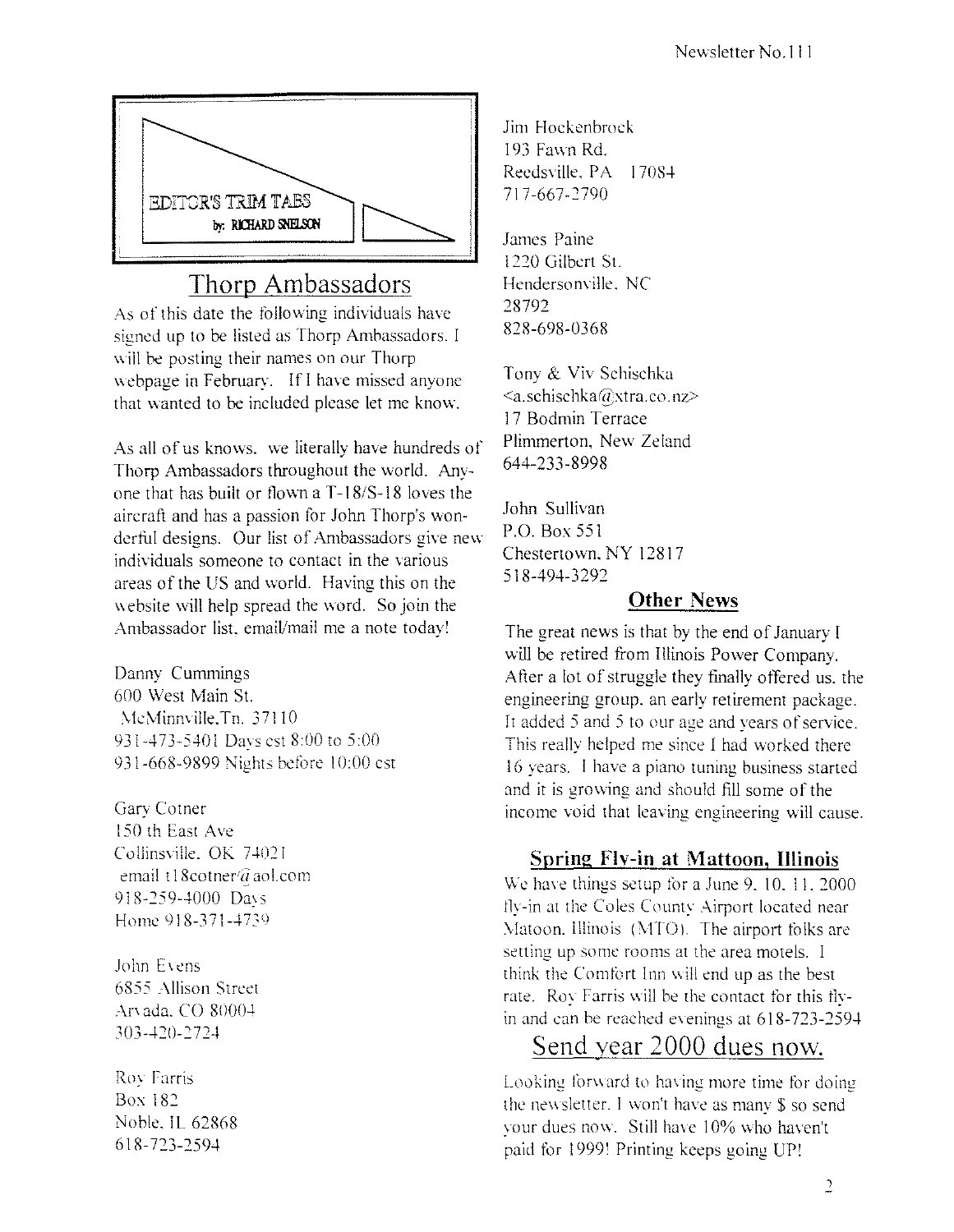Letters to the **IEditor** 

From: Danny Cummings dctires <dctires @Info Ave. Net>

Rich.

Just got my newsletter and as usual "I luv it " !!!! Great job your doing ! Also Luis's T-18 site is great as well III I also have some pics of my S-18 (118CK) on his site !

Anyway hope you and RoxAnne are doing tine? As you might know or remember me I live in middle Tennessee about half way between Chatt. and Nashville in Warren Co. (McMinnville). I have attended K-Damn for the past 5 years and really hated to miss this last one \*pout\*. But the weather was just too bad.

I was gonna have a friend follow me to K-Damn too. he has built (from what he calls a Turner crossbreed) a 1/3 Whitman, 1/3 Davis2A and a  $1 \times 3$  Thorp !!! I know your probably scratching your head by now. but its a really great plane and has flown over 100hrs. since May of this year ! I have included a pic of his airplane! It has Thorp wings and tail confg. A little longer wing for a 2000 ft. grass strip !! By the way his name or the builder is Mr. Bill Turner (the not so rich and famous one). He has been appointed as an EAA thingy (you know when builders have questions, they can go to him).

But I have the S18(118CK) and I'm here anytime there's a person or persons who would like to look at it or take a ride in it. So if you need someone in this area I'm available and I'll leave all the technical questions to Mr. Turner, by the way he knows his homebuilts and especially the T-18 ! I've included a few photos of my S-18 and Mr

Turners crossbreed. If you're ever over the hridge or the poor part of this country drop in and see us !!! Bye! Danny Cummings 600 West Main St. McMinnville.Tn. 37110 931-473-5401 Days CST 8:00 to 5:00 931-668-9899 Nights before 10:00 CST

*F:ditor's Nole: Thanksfor the email and the pic/lires Danny. Welcome as a Thorp Ambassador.* I've include the pictures at the end of this *section. See you at Matoon and KY Dam. Rich* 



Subject: [ThorpList] 2000 Bar-B-Que From: "Charles and Linda Borden" <cbbitt 18@,concentric.net>

Dear friends: I am faced with a real dilemma. every year the weather is great in Paso Robles in February for the T -18 Bar-B-Que. But it is terrible everywhere else. I mentioned that we would have it in March next year so more people could attend hut then we had terrible weather here last March. Also my wife and I are going to start building a house in February or March.

So I am asking for some Ideas. Please give me some feedback. I was thinking mid October. Does that interfere with anything? Send me an e-mail with your comments. Chuck Borden I

$$
\overset{1}{-\bullet}-
$$

Hello Everybody,

I name is Dave White and I have a Thorp with serial number 2. According to the Thorp newsletters of way back my airplane is none other than John Thorps, first flown in 1972. Well, many. owners later the plane has managed to get jury rigged to the point where I was very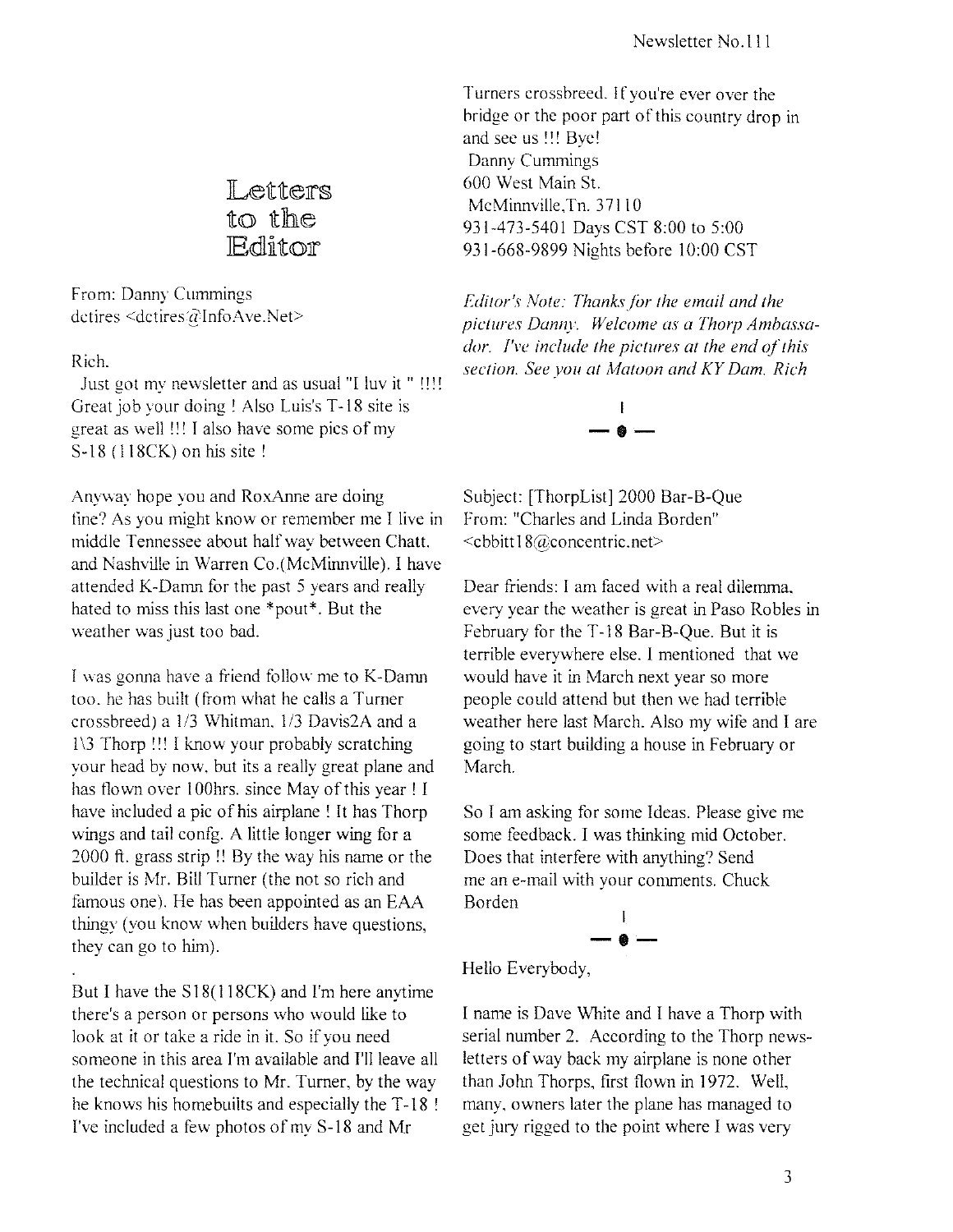uncomtortable flying it, and I'm sure John Thorp would have been very upset too. So I had her completely gone ovcr. It has been over a year now, and over 2000 hours of restoration. Soon she will be ready to take to the air again sporting fresh paint, zero timed motor, new leather interior, CD player, all new console with several new instruments, new military stick grips. electric trim. auto pilot. Garmin GPS 195. Garmin GNS 430, dual brakes, vertical card compass, indiglo cockpit lighting system, angle of attack indicator, glove box with drink holders. complete sound and fire proofing, lightweight starter. alternator. remote oil filter. steel braided hoses. and the list goes on.

Needless to say. we are very excited about getting her up in the air again and visiting all the other Thorps out there. We are in Clearwater. Florida and will be sure to make it to Sun 'n Fun 2000 to show her off. Take Care. Dave

*Editor's Note: Congratulations on gelling your Thorp redone. I musr however say. John would*  also be even more happy if we would keep the T-*ISs simple. I did the same rhing you are doing With mv 295RS, but would follow along the lines*  $of$  folks like Dean Cochran who believe in *keeping the Thorp simple and light weight.* 



#### BUILD YOUR OWN WINDSHIELD'

I have the windshield form that Floyd Myers made, and I have no further need for it. I would gladly pass it on for just the cost of material and crating. I would, of course, select th truck line which offers the best rate such as UPS. (NOTE) this only fits the basic T-18 airframe - not the wide body. If anyone is interested, please write or call 717-2943892 or email edandal@nb.net. Edwin H. Layton

From: "Hal Stephens"  $\leq$ aerohal $@$ inforum.net $\geq$ 

Richard. Count on Sept the first weekend for the California Thorp flyin. \Ve may have a conflict with the new Golden West EAA flyin which took our weekend.....they are bigger, but we made out ok last time with the weekend before their blast. In any event....plan on early Sept. We'll set the date later. It's always fun to go to a Thorp flyin in California!! 65 degrees today....calm wind...50 mile vis. Hard to beat!

'Best wishes, Hal Stephens N8TT

$$
\overset{\text{!}}{\text{}}\, \overset{\text{!}}{\text{}}\, \overset{\text{!}}{\text{}}
$$

From: "Don Nall" <don\_nall@hotmail.com> I have a T-18C that I would sell. I've been working on a big project, building a new house. and just don't have any extra time to fly. My plane has a very low time IO-320, folding wings, almost IFR panel, etc.lt needs to have the wings.tail. leg fairings, wheel pants, etc repainted as I've been sanding on them some. But otherwise the plane is in great shape. I'd take \$24.5K for it. If you would like more info just e-mail me back.

Merry Christmas Don Nail Jonesboro Arkansas

# Next Issue of the Thorp Mutual Aid Society Newsletter:

#### .John Mel Clark flys after 15 years of building

### Dave Goffs pictures of 3,8 Ford engine and mount,

Pictures and safety tips. We now have over 60 Thorp folks on the eMail list, The exchange of ideas and material has been great. Join us today, Check issue 110 for details for signing on.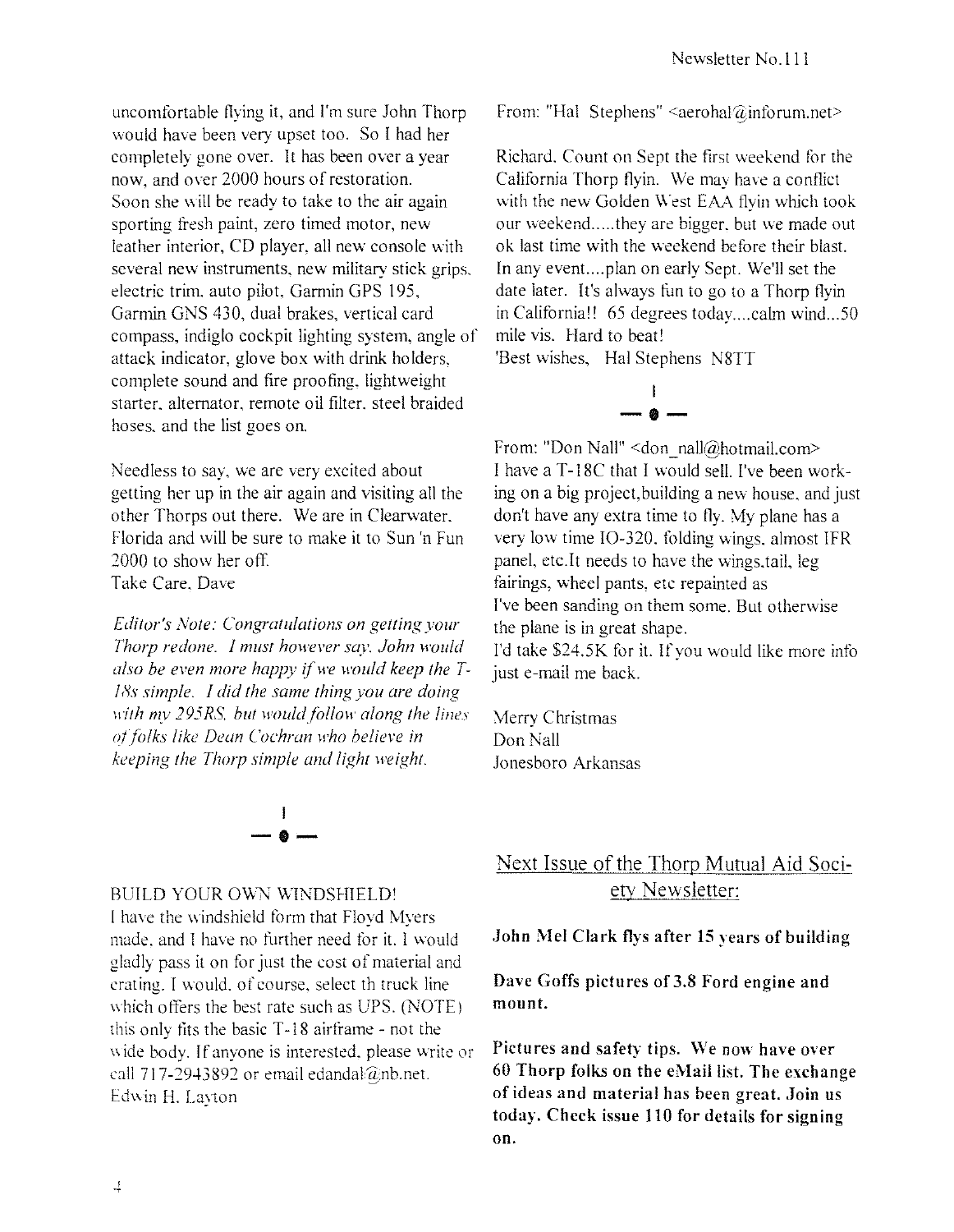Rich.

Earl Atha purchased a T-18 project that is about 80% complete and is currently working on the project. He is looking for builders in the Georgia area that have projects flying or in construction that he can talk to about T-18's. You can E-Mail us back at Dons Dream Machines since Earl does not have a computer. It will be also ok to call him collect in the evenings at 770-227-5557. Any help that you can give will be appreciated.

Earl Evans Avmtearl $@$ aol.com



Subject: 2000 Bar-B-Que "Charles and Linda Borden"  $\le$ cbbitt 18 $\widehat{a}$  concentric.net>

Dear friends:

[ am taced with a real dilemma. every year the weather is great in Paso Robles in february for the T -18 Bar-B-Que. But it is terrible everywhere else. I mentioned that we would have it in March next year so more people could attend but then we had terrible weather here last March. Also my wife and I are going to start building a house in february or March. So I am asking for some Ideas. Please give me some teedback. I was thinking mid October. Does that interfere with anything? Send me an e-mail with your com-<br>ments. Chuck Borden



Rich. some of our readers might be interested in how I installed a new skin on N118TX outer wing panel.

#### WING PANEL RESKIN

The outer wing panel (left side) was damaged by a ground loop accident. The damage was not severe, and was localized to the front outer rib and skin at that point of impact; however, the damage was severe enough to require reskin of the wing. I received some good tips from Steve Hawley, Tucson, and proceeded to follow his advice, with some variations of my own.

I was fortunate that my original panel was straight with no twist. My first job was to remove the old skin. This was accomplished by drilling

out the rivets. making sure I did not enlarge the dimpled hole. I used a  $1/8$  in drill bit, which is slightly undersized, then carefully worked the drilled rivet with a  $1/8$  in punch to dislodge it from the dimpled hole. Once the skin is removed you have the original wing framework exposed. This part of the wing can be laid aside until the new skin is bent. drilled. dimpled, and ready for final fit. The old skin is hammered tlat with a rubber mallet for use as a template for the new skin. You may also flatten the dimples in the old skin to give a smaller hole, with better duplication in the new skin. I purchased a 4' X 12' sheet of  $2024T3$  (.025) as I wanted some extra sheet material for other projects. A 4' X 8' sheet will work as the skin lengthwise is approximately 81 1/2 in. The skin I purchased had a clear protective cover on the inside water mark side of the sheet. I laid this side up. with the old wing skin template inside up owr the new sheet of aluminum. Precisely locate the old skin over the new skin making sure the edges and end of the sheets are properly aligned. Once [his is accomplished. clamp the skins together so that that is no movement between new skin and top template. Now scribe a line at the opposite end, this will be the final trim line at the bottom rear spar location.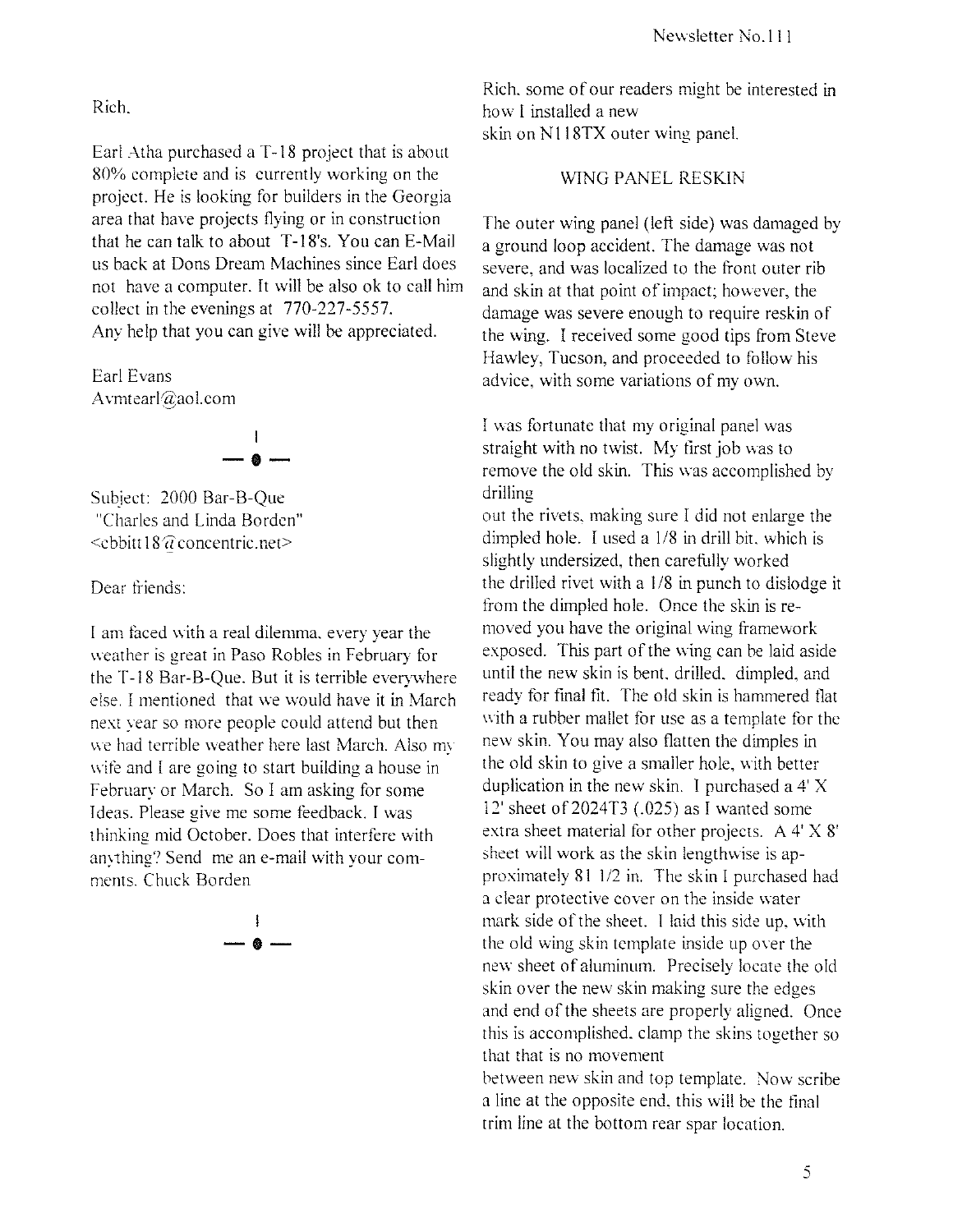This next step is very important and is the key to getting the front bend in the proper place. To the previously mentioned scribe line on the bottom rear skin add two more inches. This will be the extra material required to make another row of holes to match the holes in the upper skin edge. You will notice the rear beam bottom row of holes in the original skin template are precisely I in from the edge of the skin. from this row of holes measure 1.7 in toward the 2 in extra material previously added. Scribe a line at this location across the 4' width of the sheet. This will be the centerline of the extra set of holes to match the holes of the upper rear beam. Proceed with drilling of the new holes through the template to the new skin. The clamps are still in place keeping the template and new skin perfectly in alignment. Once all the holes are drilled, remove clamps and slide the template toward the rear edge, align the front edge holes with the scribe line located 1.7 in from the rear spar holes. Drill these holes and mark as the extra set of holes that must be clecoed to the front upper beam holes for bending of the skin to properly fit the nose ribs. At this point. deburr both sides of new sheet, and dimple holes. You \vill now be ready to fold the skin, water mark on inside. and clecoupper rear beam holes to the extra set of holes located 1.7 in from the bottom rear spar holes. Make sure you are clecoed to the right set of holes, aluminum makes expensive scrap. You are now ready to make the leading edge bend in the new skin. Wrap a 4' 2 X 4 with newspaper to protect the skin. Start pressing the skin at its highest point, making sure the  $2 \times 4$  is aligned evenly across the 4' wide span. As you continue pressure with the 2 X 4 the leading edge will start to form. Make a template of a nose rib, or use extra nose rib to check bend.

This operation takes about 5 min or less and produces a perfect leading edge bend in the new skin. Once a nose rib fits nicely in the bend you have completed fabrication of the new skin, with the exception of shearing off the extra 2" that you had originally added to the lower skin edge. Again. make sure you are at the correct scribe

line. This information on bending the leading edge appears in several of the old newsletters, we need to thank the innovative early builders for this useful information. Fit the new skin to the framework of ribs and front/rear spars. I removed the outer nose and rear ribs on both sides of the panel to better access interior ribs for riveting. Riveting sequence is: bottom main spar, leaving last hole on each sideto accomodate the outter nose ribs which will be installed later; top main spar, bottom rear spar; interior nose and rear ribs, using 3/4" X 2" X 15  $1/2$ " bucking bar as outlined in NL # 56. You are then ready to rivet the outer front and rear ribs, and the rear top spar, this can be accomplished with a rivet squeezer. This will complete the riveting operation and close the wing panel.

Regards! Ken Morgan N118TX



Mr Snelson,

My name is Eric Lundahl. My father. Ralph Lundahl was a very close personal friend of John Thorp and built a T211 in the late 1960's. I have just completed reburbishing my father's "Sky Scooter" and have begun flying the airpalne every chance I can. Wonderful little aircraft, and I am now seriously considering purchasing a T-18. I have become somewhat of a Thorp purest, so my interest would be in a T -18, all aluminum. Anyway I would be interested in joining any of the Thorp societies, etc. And attending Thorp fly-in's on the West Coast. I live in the San Francisco bay area. If you have any mailing list's please include my name. If you know anyone interested in selling thier Tl8. feel free to pass my name along. Best Regards,

Eric Lundahl 401 Medio Ave. Half Moon Bay. CA 94019 650-926-3141 ewl@slac.stanford.edu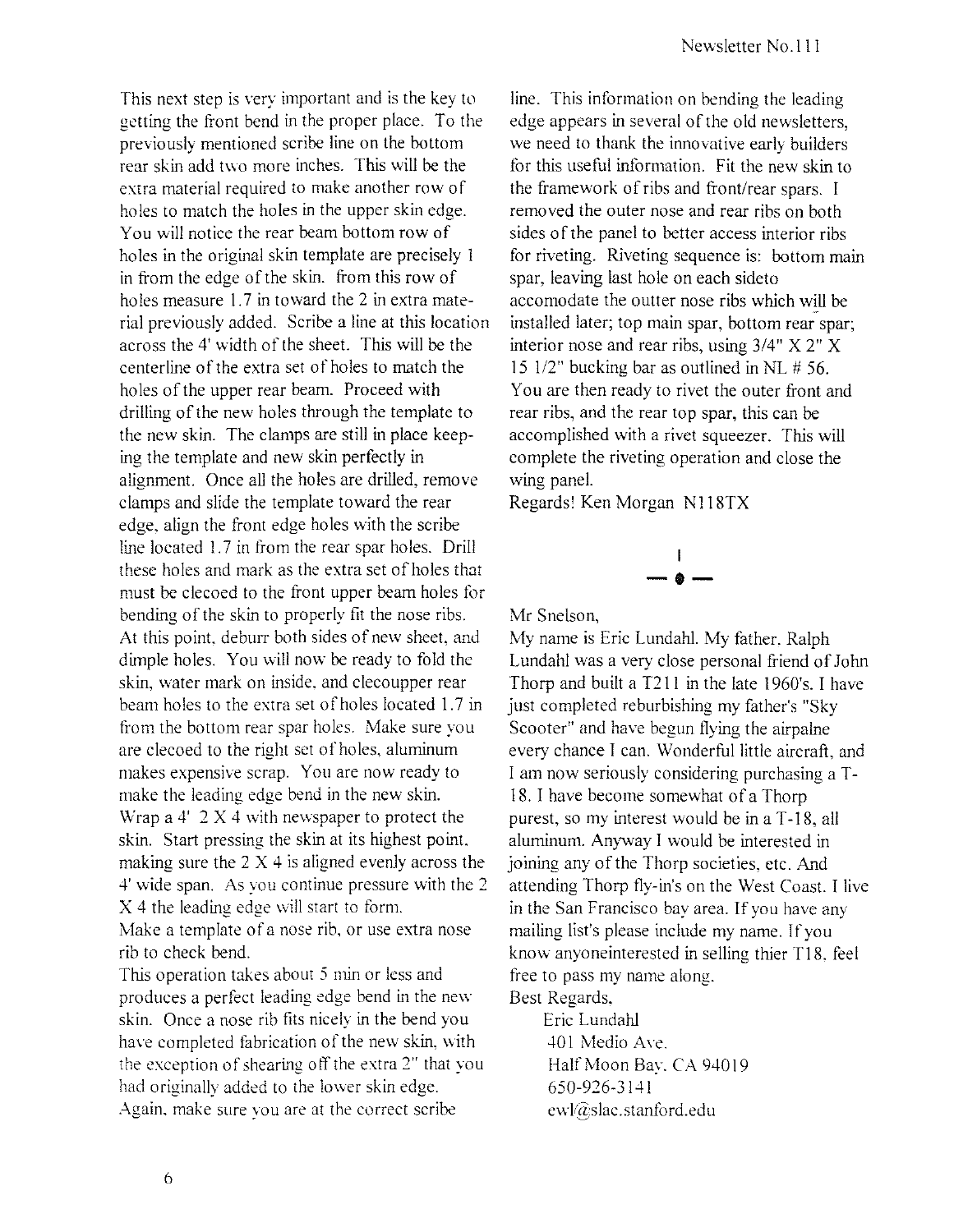

Danny Cummings Thorp. A very popular paint job! Who started this pattern? I  $k$ now.... $D.E.$ ?



Turner crossbreed a 1-3 Whitman, 1:3 Davis2A and a 1:3 Thorp !!! and Mr. Bill Turner E.A.4 Technical Counsellor.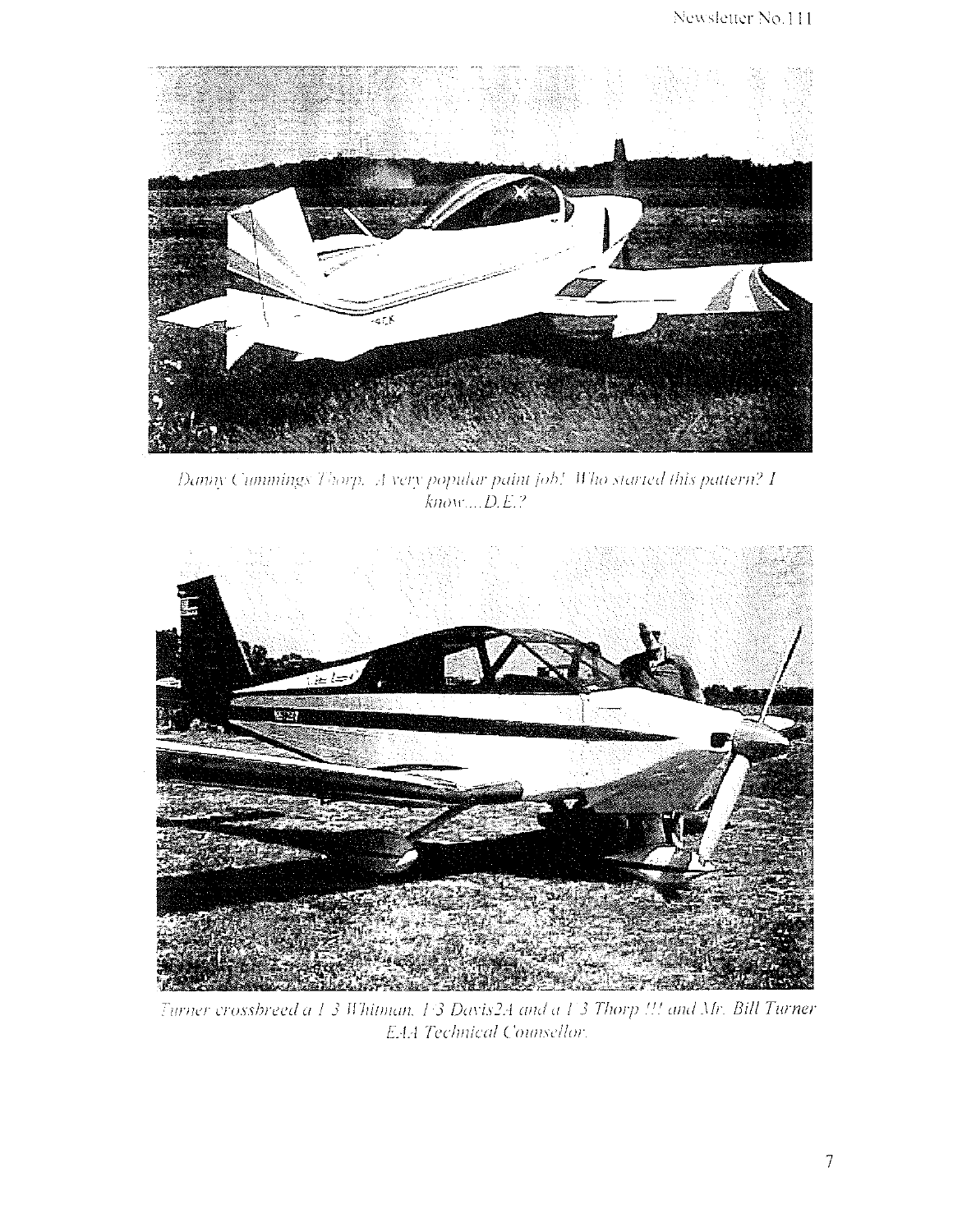# **Larry Eversmeyer's**  T-18, *N50LE*  Brings Home The Bronze

Editor's Note: Thanks to Larry and his wife for this story from their local newspaper. Congratulation to Larry!



This year's Annual Air Show for the [xperimental Aircraft Association in Oshkosh, WI took on special meaning for Larry Eversmeyer, an Aviation Safety Inspector Instructor at the Mike Monroney Aeronautical Center Academy in Oklahoma City. He was awarded the "Lindy" trophy for the Champion of Plans Built Aircraft. The bronze statue of Charles Lindbergh includes an engraved signature of that earlicr aviation pioneer. and Larry's aircraft. Thorp T-18, N50LE.

Larry will be the first to tell you this was not an easy prize to capture. For one week every summer, Wittman Regional Airport in Oshkosh, WI, becomes the center of the general aviation universe. This year's event, held July 28th - Aug. 3rd, had over 800,000 people in attendance, and 11,000 airplanes participating, the world's largest recreational aviation event. Aircraft of every imaginable type fly in to Oshkosh to have their creation judged. It's also an opportunity to share their ideas and to learn new techniques and skills from others.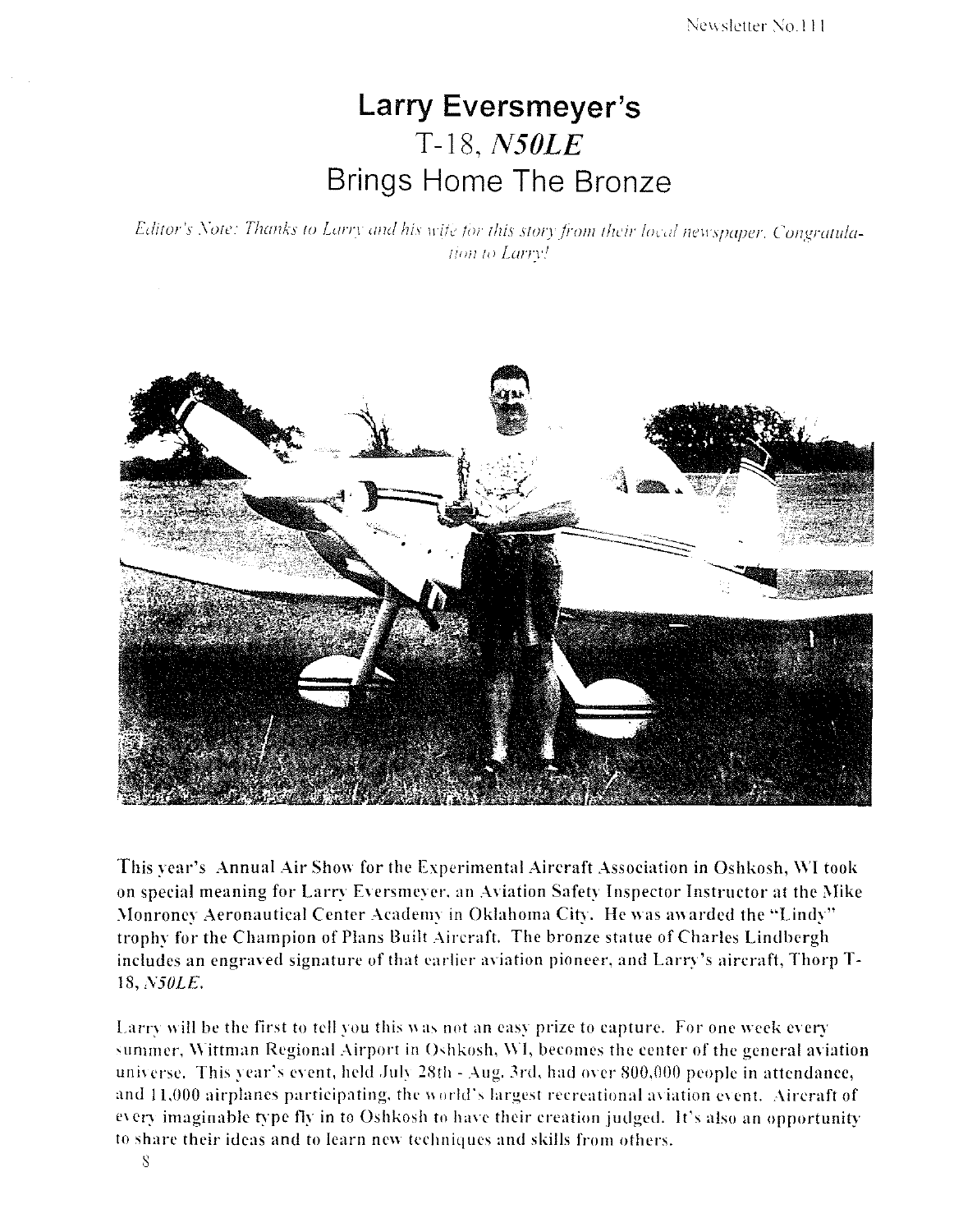

Competition is scrupulous for the amateur built aircraft, and Larry's hesitancy to enter was 01 ercome with encouragement from his friends at Page Airport where he hangars his plane. Larry has attended this event several times, but this was his first year to fly his own homebuilt, a Thorp T-18. *N50LE*'s maiden flight was in February, 1999. With less than 50 hours total flight time on the airplane, Larry's trip to Oshkosh was the longest flight to date, making this award even more significant.

Larry started his T-18 eighteen years ago when he bought the plans and supplies from another builder in Portland, OR in Aug. 1981, who believed the project was too massive an endeavor. Building a T-18, or any other aircraft. *IS* a major undertaking. However, Larry was able to overcome the obstacles through the constant support and encouragement from his family and numerous friends and fellow aircraft builders. He has never hesitated to call on others for their ideas, often starting over when he would see something that looked more effective.

Larry's wife. Leanna, and 14 yr. old daughter, Suzanne, have learned to cope with his fervent "madness" for anything to do with airplanes. "He is at his best when he is in the air!" is their frequent motto. They share in his excitement over this recognition, and plan to take to the air with him often.

In addition to winning his award for best plans-build airplane at Air Venture '99, Larry has won several other awards at Oklahoma fly-ins. In September, Larry took first place in the homebuilt aircraft category at the annual Tulsa fly-in. Then, in November, he was awarded first place honors at the Fairview airshow.

# *Congratulations Larry!*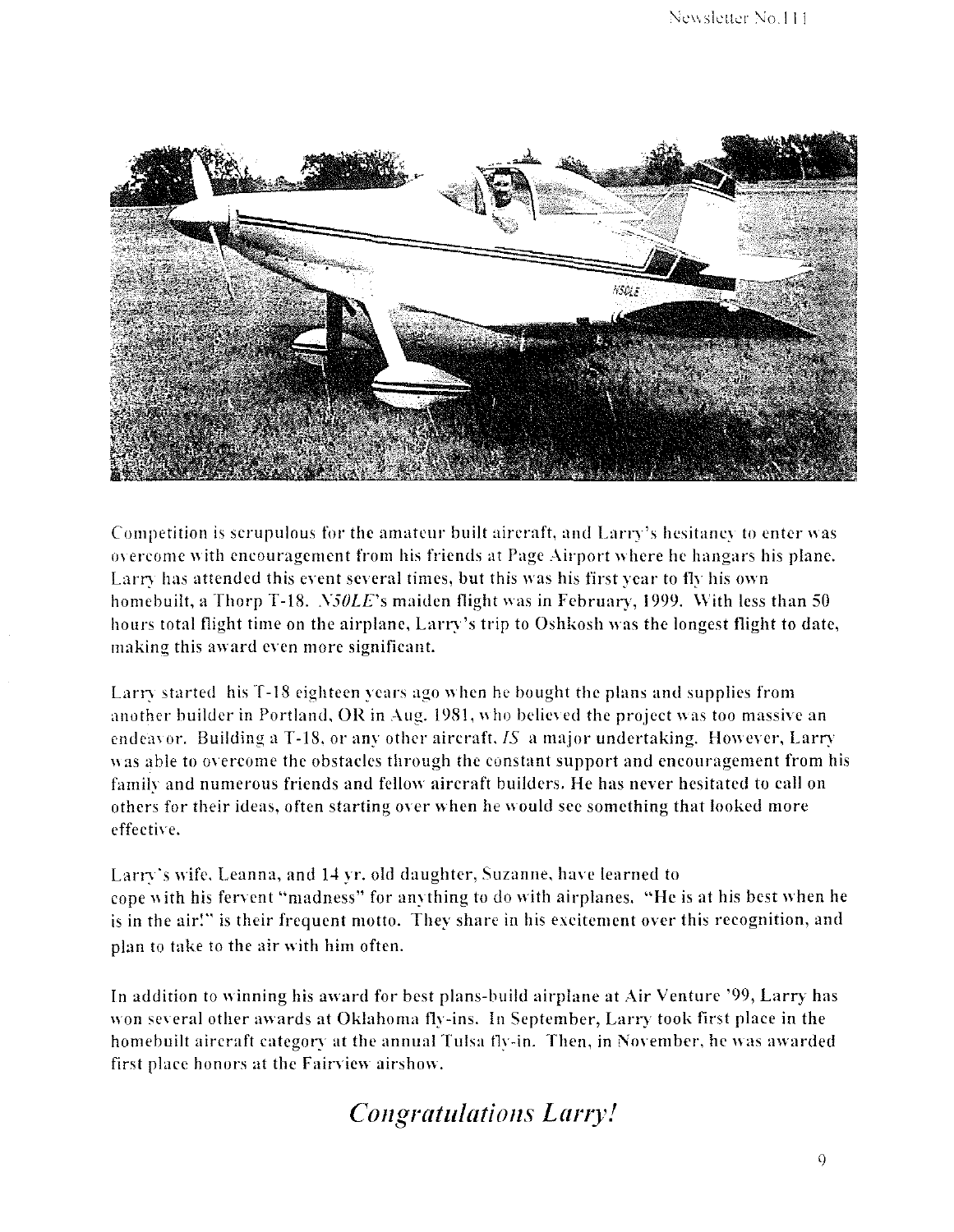

*Left to right: Gary Cotner, Gary Green, Matt Smith, Russ Verbael, J.* ;' 0;7 \_\_\_ '1' *Ol?(!* runT *E1"c'rSIlli..'),I..!F* 

## T- 18 Auction Provides Excuse To fh By Russ Verbael

After hearing about a T-18 being auctioned off at a sale in Cassville. \Iissouri, I realized that if the unbelievably beautiful fall weather would hold, I could just jump into my  $T-18$  ( $N-8+128$ ) and fly down to see if there might turn up a great bargain. Our weather held, and I flew from Great Falls. Montana to Joplin. Missouri on Friday, Nov 19 and then flew the last 50 mile leg into Cassville on Saturday morning to attend the sale.

A group of T -18ers had gathered for the sale. so my chance of "sneaking" up on a bargain turned out to be pure fantasy. The aircraft being sold,  $N-5585X$  had been completed in 1980 by \11'. R.F. Woolaway. a highly respected and well known local builder of aircraft. Although this airplane had not been flown for a period of time, it appeared to be very well built and with the Lyc 360/CS prop combination, was definitely a juicy piece that lots of guys would love to own.

After several hours of inspecting the sale aircraft and waiting for auctioneers to get to the T-18 sale, our group of potential buyers collected around N-5585X were swiftly swept up in the bidding action. Low-ball bids went quickly to the mid-20's and a final, winning bid of \$29,000 made the sale complete. John Brown from Joplin, Missouri is the new owner.

Because I was over  $1000$  miles from home in late November, I wasted no time after the T-18 had been sold to get started back home. I made Holdredge, Nebraska by last light on Saturday, and flew back into Great Falls on Sunday. I guess some of us will usc any excuse to go out and fly and this was a totally new reason for me. 14 hours of flight time, meeting lots of interesting folks, and witnessing a really great aviation auction made the trip totally worthwhile. I'd do it again next opportunity and definitely recommend it to anyone needing a new reason to go fly.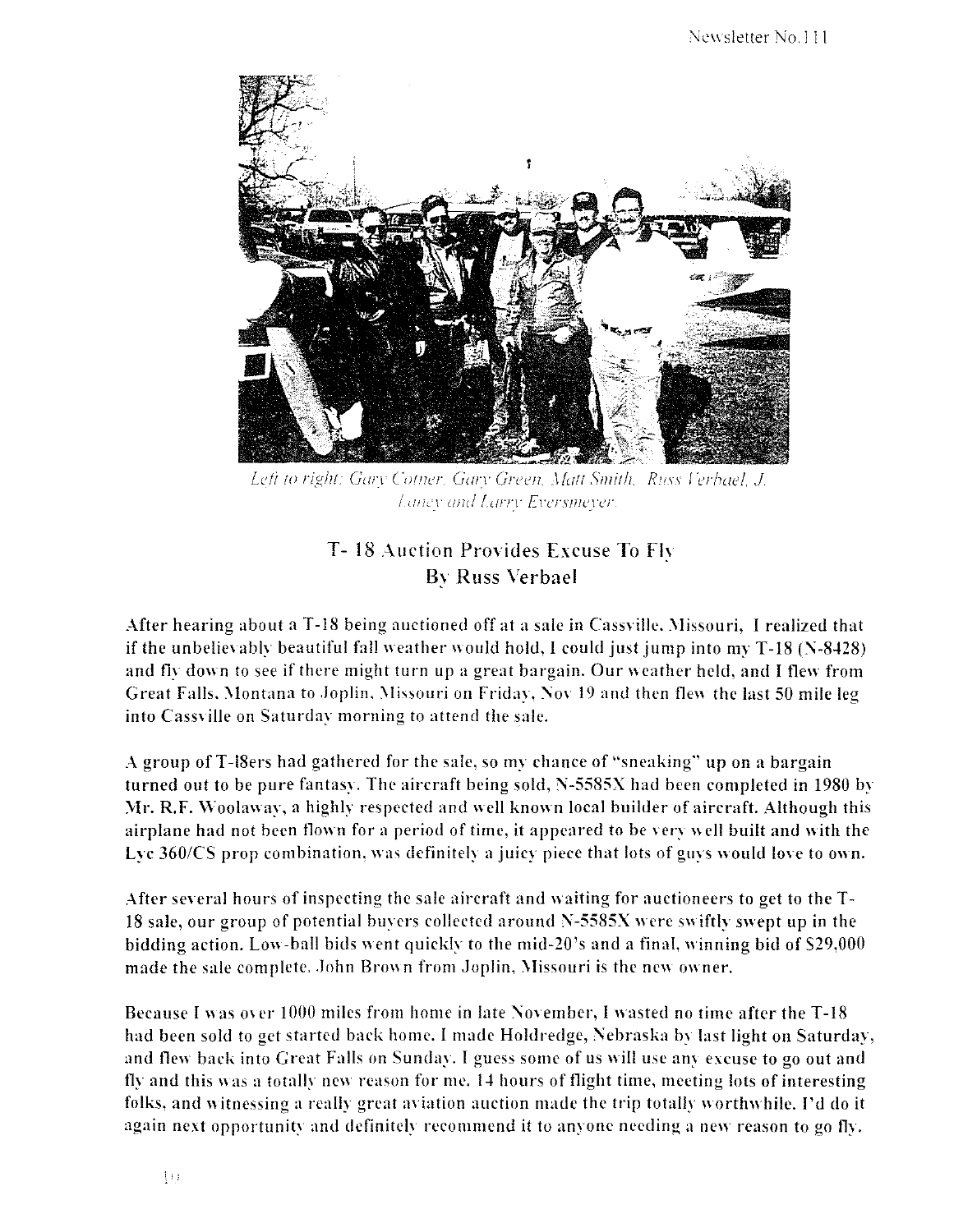# **Master Index for the past Thorp Newsletters**

by Jim Strickenberger

 $\mathbf{A}$ 

**ACRYLICS-28.6** ADHESIVE BONDING-63.3, 93.11 AEROBA (ICS-27.3, 42.5, 46.5, 57.4, 88.3, 104.10) AILERON-39.7, 46.5, 47.13, 48.5, 52.2A, 56.3B, 56.15B, 60.12, 68.15, 69.5, 70.10.11, 82.7, 84.5, 95.13, 102.9, 105.10.11, 107.3 AIR BOXES-26.5, 56.5B, 59.20, 73.15, 102.7, 104.16 AIR COMPRESSOR-1.24 AIR FII FFR-26 5, 28.6, 56.5B, 74.12, 104.16, 105.7 AIRFOILN-46.10, 49.5, 50.2, 51.2A, 51.3, 58.4.5.6, 68.12, 80.3, 90.6 AIRFOIL S(LDS-2)-46.10, 65.22 AIR SCOOPS-19.1.2, 26.5, 50.7, 56.5B, 94.14, 104.16 AIR SPEED-38.4, 52.16B, 57.4, 59.6.29, 88.11 AIR SPEED (TESTER)-29.7 AIR VENTS-56.15B, 94.14 ALIGNMENT-17.2, 32.4.5, 28.7, 46.13, 47.14, 48.8, 50.2, 52.2B, 56.7A, 59.13, 61.7, 66.11, 67.10, 74.10.11, 99.4, 104.6.7, ALODINING-24.3, 63.8.9, 105.10 ALTERNATORS-15.5, 25.2.3, 30.5, 59.16, 60.15, 61.16, 72.9, 73.19, 84.9 ALUMINUM—24.8, 41.7, 42.3, 39.4, 43.4, 46.6.7, 47.16, 52.21A, 53.18A, 61.10, 63.3 AMMETERS--52.15A AN BOLTS-54.1B, 82.22, 94.8 ANGLE OF ATTACK-51.6.6A. 54.6B.8A. 104.4 ANNEALING-16.5, 17.5, 20, 20.3, 84.4. ANNUAL INSPECTION-61.27.29, 97.2 ANODIZING--17.5, 63.8.9 ANTENNAS-69.11, 73.16, 95.4 AUTOGAS-82.3, 83.11.12, 84.10.13 AUTOPILOT-46.15, 47.2.13, 93.13, 96.2

#### B

BAFFLE -22.9, 26.4, 28.7, 56.14A, 73.15, 91.10, 97.7, 98.3 BAGGAGE COMPARTMENT-28.8, 45.11, 46.20, 48.1, 49.6A.7.7A, 50.4, 52.6A, 54.22B, 64.4, 65.15, 68.13, 69.11, 71.6, 73.17, 99.8 BALANCING(ENGINE)-32.3, 33.6, 38.3 BALL JOINT(EXH)-32,7 BATTERIES-67.12.13, 69.13.15, 71.17, 72.7.8.11.12, 73.20, 95.5 BATTERY BOX-23.2.7, 67.12.13, 69.13.15, 71.17, 72.7.8.11.12, 73.20 BATTERY CABLE-43.5, 103.6 BEAM, WINGS-50.3A, 56.20B, 69.5, 100.3, 107.9 **BEARINGS (ENGINE)-19.3** BEARINGS (WHEEL) -105.7 BEGINNER CORNER-1.17, 22.8, 35.1, 36.3, 39.7, 43.4, 46.5.6.7.8 BELLCRANK ALIGN.-56.3B, 91.10 BENDING SKINS - 62.20, 63.3.4, 64.12, 108.8 BEND RADII-17.4, 22.8, 35.2, 43.4, 53.18A BLANKS (RIBS. ETC.)-1.5, 46.7 BLOCK, SENSOR--93.11 BONDING ALUM - 63.3 BOOKS-22.5, 26.1, 49.10A, 87.7 BORE, STROKE, & H.P. - 34.1 BRAKE (BENDING)-53.19A, 54.14A, 108.8 BRAKE (WHEEL)-17.4, 19.1, 21.22, 38.3, 56.7B.8A, 61.2.7, 61.16.17, 62.6, 65.16, 66.7.15.69.10.11.71.4.76.3.80.4.88.7.101.7.102.10.107.11.16.109.8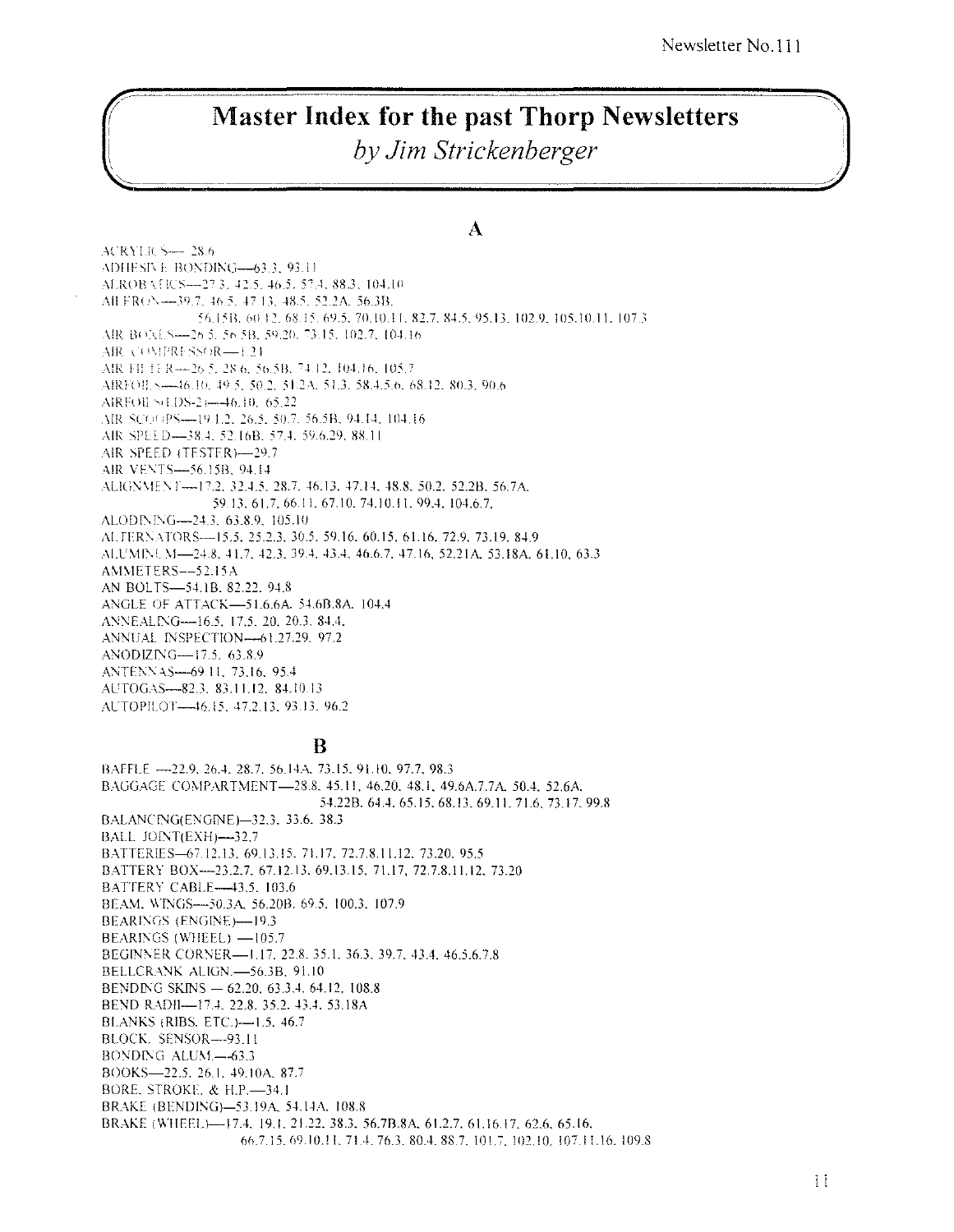BRAKE CYLINDER-69.10, 88.7, 101.7, 107.11.16 BRAKE FLUID-88.8. 107.11.16 BRAKEPEDAL -1.22, 60.11.61.2.7, 104.8, 107.10.16 BREAK-IN ENGINE-25.6, 98.11 BREATHER (OIL)-18.6, 33.1, 82.17, 86.15 BUCKING RIVETS-25.12, 56.IOB, 65.20, 69.9 BUILDING, GENERAL-1.17, 13.1, 17.6, 22.8, 23.6, 29.1.7, 31.4, 32.41. 33.1.2, 34.3, 35.1, 36.3, 38.1, 39.2, 39.7.8.9, 43.4, 45.1::16, 42.5, 46.5::8, 47.14, 47.16, 49.8, 54.3B, 59.21::25, 108.8 BULLETINS--22.9, 25.5, 27.1, 28.6.7, 30.1, 34.5, 52.20B, 82.22, 97.2, 107.10 BUI KHEADS-1.8, 20.3, 29.3, 46.7, 59.11, 60.15, 71.8 BULKHEADSLAI -- 32.8 BENDING JOGGLES-46.8, 108.7

#### $\overline{C}$

C G---- [8.1, 26.1], 27.7, 54.3A, 60.18.25.26.27, 61.4, 61.8.9, 63.22, 89.11, 104.6 € H.T. & F.G.L - 26.5, 33.2, 36.5, 45.13, 53.14 Au 15B, 68.8, 75.16,104.13  $\exists$  C  $\forall$  WING-42.1 CABIN HLAT-49.10A, 90.3, 94.13 CADMIUM PLATU—43.4.5 CANOPY FRAME--15.5, 23.3.7, 24.6.7, 28.3, 31.8, 32.7, 36.5, 25.9, 26.6, 46.16, 49.4A, 50.3A, 54.16B, 56.15B, 58.9, 60.4, 61.7.17.18, 63.1.64.4.7 12.66.4.7, 65.14.20, 66.7.8.18, 67.10, 11.20, 73.8.74.15.82.19, 93.12, 97.6, 100.19, 102.4, 105.9 CANOPY EATCH-65.12, 66.18, 109.15 CARBURETOR—18.4, 47.14, 49.3, 50.9.17.20, 56.6B, 59.17.20, 61.1.3.17.24, 66.10, 71.5, 74.12, 76.3, 80.8, 97.5, 100.6, 102.7.8 CARBURETOR HEAT-26.5, 40.4, 56.6B, 80.8, 104.16, 106.8 CARBURETOR HEAT MUFF-19.1, 26.8, 37.10, 104.16 CENTER WING ASSY.-54.3B, 56.20B, 63.12, 64.12, 65.17.26 CERTIFICATE, REPAIR--90.12 CHARTS (PERFORMANCE)---62.9::17 CHECK LIST-90.12, 97.2 CLECOS--21.1 COMPRESSION (ENGINE)-34.1 COMPUTERS-61.19.77.10 CONTROLS-51.2A, 65.26, 66.10, 73.15, 76.2, 80.8, 84.7, 95.5, 107.3 CONTROL SURFACE-52.2A, 47.13.14, 65.4, 76.10, 80.8, 107.3 COOLER, OIL-18.5, 54.17B, 5 6.9B, 65.16, 70.3, 73.17 COOLING-26.5, 33.4 COORDINATORS-43.1, 44.7 CORRECTIONS, DRWNGS .- 48.4 CORRESPONDENCE-42,4.5, 43.3, 44.1, 45.1.9.13, 46.1, 60,20A.22, 61.1.2.3.14::28.77.2.3::10:12 CORROSION-16.1, 61.6.7, 63.6 COWLING-19.2, 20.2, 21.5, 25.2, 33.4, 34.3, 46.4, 48.3.4, 50.7, 50.10, 54.2A, 55.3A, 56.7B, 80.2, 91.10, 93.11 CRANKCASE BREATHER-82.17, 86.15, 100.14, 104.19 CRANKSHAFT--18.4.19.2, 32.7 CROSSOVER EXHAUST--98.4 CUSHIONS-64.4, 65.15, 68.13, 69.11, 71.6, 73.17 COUNTERSINKING - 104.9

#### D

DASH-28.10, 32.2, 48.2, 52.21A, 55.10A, 93.17 DASH COVER-92.4 DATA SHEET-73.7 DEFROSTER/HEATER—94.13, 90.3 DESIGN PARAMETERS--42.2 DIHEDRAL, WING--50.3 DIMPLING/RIVETING-1.11, 1.19, 18.2, 25.11, 60.19, 65.20, 67.19, 69.9 DOUBLER-1.22.14.4, 22.9, 25.5 DRAG--49.4A, 95.13 DRAINS---93.4 DRAWINGS-1.25, 96.16 DRAWINGS CORRECTION--48.4 DRILL. SHEET METAL-55.8B, 60.5 DYE, MARKING----20.2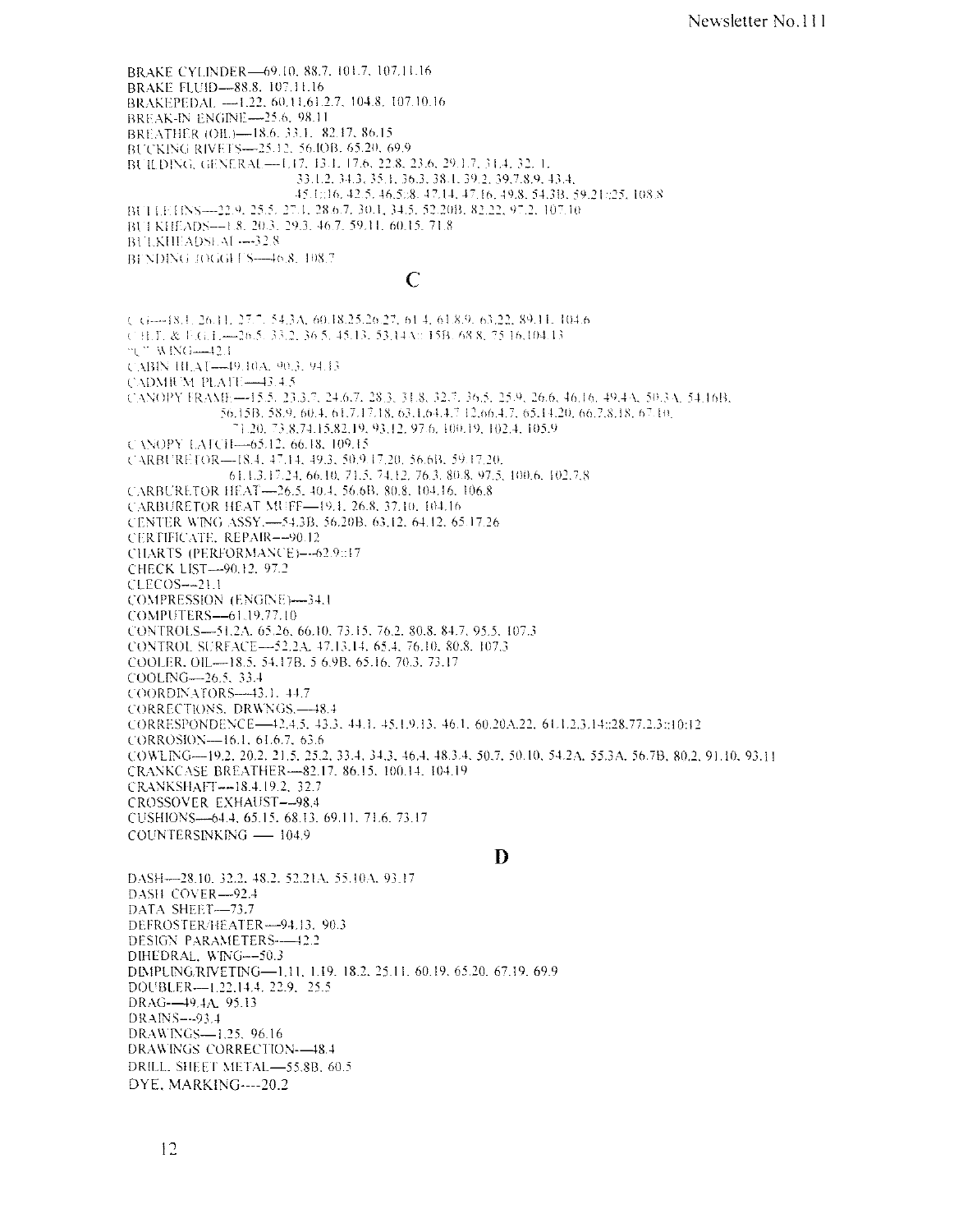E-MAIL----96.11, 97.9

E.G.T. & C.H.T.----26.5, 33.2, 36.5, 45.13, 53.14A, 15A, 15B, 68.8, 75.16, 102.8, 104.13

ELECTRIC PANELS----38.8

ELECTRIC SYSTEMS----49.4, 51.16, 54.7B.8B, 55.7B, 56.15B, 60.20, 61.16, 72.9, 73.19, 75.16, 82.7,

97.9.106.12::16, 107.13

ELECTRONIC IGNITION----95.4

ELV. PUSH PULL TUBE----14.3, 32.2, 33.2.93.5::15

ELV. TOROUE TUBE----33.2, 103.13

ENGINE----18.1, 18.3, 19.1.2.3, 21.7, 22.3.5, 25.3, 26.1, 28.4.5, 25.6, 30.2, 27.7, 28.7.8, 31.2.5, 32.3.7.8, 33.1.4.6. 34.1, 35.3, 37.5, 38.3, 46.3, 51.14, 54.21A, 59.17.30, 61.19, 62.21, 62.1, 66.14.16, 66.9, 70.1.3, 73.20, 74.4.5, 75.15, 75.4, 76.3, 78.8, 82.17, 90.13, 95.13, 97.4, 98.11.15, 100.4, 101.12,15

**ENGINE CONTROLS----80.8, 93.17** 

ENGINE LEANING----90.13.14

ENGINE MOUNTING---14.4, 23.1, 26.2, 39.10, 56.6B, 52.6B. 14B, 53.8A, 55.3A, 68.3, 69.17, 70.3, 72.14A-21.82.6

ENGINE OIL\COOLING---19.2, 25.3, 28.3, 35.5.9, 37.2, 54.17B, 65.16, 65.17, 70.3, 73.17, 83.18

**ENGINE SAFETY SLING---51.5A** 

EPOXY----82.6.93,11

EXHAUST----15.3, 19.2, 21.6, 25.2, 29.2, 32.6.7, 35.8, 37.7:: 1 0, 41.8, 44.2, 60.13, 63.21, 64.15, 70.3, 72.10, 103.15,  $104.13$ 

EXHAUST CROSSOVER---- 98.4, 104.13

EXPLOSAFE----53.20A

EXTRUSIONS----46.8

ELECTRICAL WORKSHOP - ALL PROCEEDINGS --- 106:12::19

 $\mathbf{F}$ 

FIBERGLASS PARTS---- 1.31, 14.1.5, 16.3, 17.5, 20.2, 21.3, 34.2.3, 48.4, 62.5

FILLETS----24.5, 35.10, 59.4

FIN----1.13, 1.33, 14.3, 33.1, 52.1A, 56.20A, 74.14

FIREWALL----23.2, 32.8, 48.2, 52.2 | A, 55. | OA, 73.19

FIREWALL WIRE FEED THRU---- 82.20

FIRST FLIGHT --- 98.12.13, 107.11, 108.6, 109.16

FITTINGS----1.3, 14.6, 52.11B, 56.14B, 88.8

FLANGE BENDING----15.7, 17.6, 22.8, 36.2

FLAPS----1.22, 15.3, 17.2, 21.4, 22.2, 28.5, 34.5, 46.13, 47.14, 48.5, 50.2.4A, 52.2B, 53.2A.5A, 61.4, 62.4.5, 66.8, 73.17, 78.18, 95.14, 99.8.10, 105,14, 107.7, 108.8, 109.18

FLIGHT REPORTS----1.29, 14.1, 21.6, 22.4, 24.1, 25.1.4, 27.1, 28.2, 29.3, 30.1.3, 32.1, 33.1.3, 34.5, 35.6.7, 36.2.4, 37.3, 39.5, 40.5, 41.3.8, 42.4.5.6, 43.1.3, 44.3.4.7, 46.9.11, 47.8,

48.1.2, 49.2A.3.9, 50.5.6.6A, 64.3, 65.6, 66.17, 67.15, 69.3, 76.8, 77.12, 79.16.21, 83.17.19, 84.8, 85.14, 97.2.11.18, 103.7, 107.4, 109.8.16

FLIGHT REVIEW---- 63.5, 85.14

FLIGHT RIGGING---- 61.7, 71.4.5, 56.9a, 93.3, 104.6.7

FLIGHT TEST PROGRAM----62.9::18

FLOOR BOARDS----1.22, 16.2, 49.10

FOLD DOWN INST. PANEL---- 68.23, 71.23, 73.9.19

FOLD WING (CENTER)----41.1, 63.12, 64.12, 65.17.26, 89.7

FORD ENGINE---- 51.1, 65.4, 68.1, 70.1.3.9, 72.14::2 1, 73.5.5A.10, 95.13.17.18

FORMATION FLYING---- 68.5.8

FORM BLOCKS----1.4, 22.8, 46.6, 51.2A, 52.2A, 52.19A, 19B, 65.22

FORMULAS----40.4

FORWARD FLOOR----49.10

FUEL----54.12A, 58.11, 61.16, 64.17, 66.9, 71.6.16, 78.11, 82.3, 83.10, 84.10

FUEL LINE----48.2, 53.12B, 56.8A, 58.11, 60.12, 61.6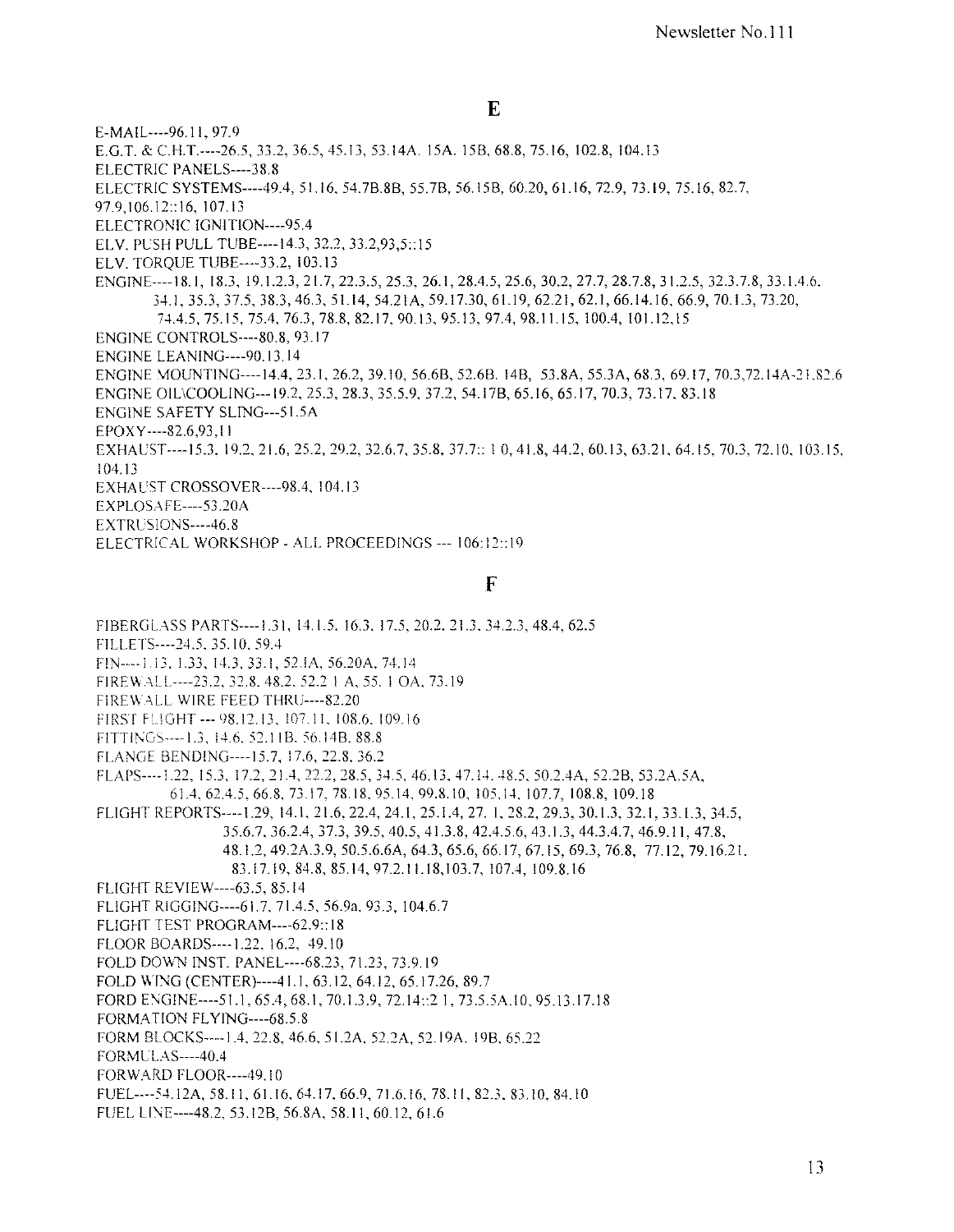FLIFL FEED PROBLEMS----26.4, 37.5, 53.12A, 56.13A, 60.12, 61.1.6, 63.19, 64.17. 65.17, 66.10, 69.12 71.6, 73.17.18, 100.16, 102.3 FUEL FLOW----26.4, 29.4, 36.7, 54.12, 56.13A, 58.11, 60.12, 61.17, 79.9, 93.2, 94.2, 95.14, 97.5102.3 FUEL INJECTION---- 18.5, 56.13A, 61.14, 102.8 FUEL MANAGEMENT----85.16. **FUEL PRIMER----97.5** FUEL TANK----14.5, 15.1.2, 18.3, 21.3.5, 22.2, 26.3, 29.6, 37.1.5, 38.1, 43.5, 54.1 1A, 58.11, 61.1.6., 63.19, 64.17, 65.17, 66.10, 69.12, 53.6B, 56.7B, 71.6, 73.17.18, 95.4 FUEL TANK VENT---- 58.12, 60.12, 87.5, 91.11, 94.2.6 FUEL TANK, AUX.----25.6, 29.7, 47.6.7, 54.17A, 56.19A, 58.6 FUEL TANK CAP----37.1, 50.8A, 53.12B, 54.12A, 56.7B, 63.14.15.19, 93.2 FUEL TANK STRAINERS---- 36.7, 54.16A, 58.11, 64.17, 91.11 FUEL SYSTEM----22.2.29.4.36.5.7,53.1 1B, 54.12A, 56.8A, 1 1,60.12,61.6, 78.12.14, 94.6, 97.5 FUEL TANK STRAPS----29.8 FUEL TOTALIZER---- 82.9 FUEL VALVE---- 56.8A, 61.6, 78.13, 104.5 FUEL PUMP----56.13A, 58.12, 61.1.3.17.24, 66.10, 71.5, 74.12, 76.3, 100.17 FUSELAGE----1, 12.22, 1.24, 14.3, 20.2, 21.7, 22.1, 2 6.5, 46.13 FUSELAGE EXTRUSIONS----1.9, 46.8.13 **FUSELAGE FRAMES----29.5** FUSELAGE SKINS----1.2, 22.8, 27.2, 28.4, 48.3, 52.21A, 56.20A, 73.16, 75.13,76.1

#### G

GAP COVER (CW)----56.4B, 91.8 GAP SEAL (AILERON)----52.2A GENERAL DESCRIPTIONS---- 35.1,45.2.14.16 GENERATORS---- 61.16,72.9,73.19,75.16 GLARE SHIELD----73.9 GROUNDS (ELECTRICAL)----51.2A, 53.14B GROUND HANDLING---- 53.17B, 61.7, 66.11, 67.10, 74.10 G FORCES ---- 106.9.10

#### $\mathbf{H}$

HARDWARE ----25.7, 54, 1B, 82.22, 94.8 HEADPHONES, RADIO---- 45.12, 54.9B.10A, 73.18, 93.17 HEAT BOX---- 54.16B, 91.3 HEATER/DEFROSTER ---- 94.13 HEAT TREAT (ALUM)----28.6.9, 42.3  $(STEEL)$ ----43.4 HIP SKINS ---- 103.13 HORIZONTAL TAIL----14.2.25.3.6,26.6.27.1, 30.1, 32.4,33.1, 34.5, 39.5, 40.4, 46.14, 47.19, 55.8A, 56.14A. 17A, 93.3.14, 100.3, 93.3, 102.4, HORIZ.TAIL INSTALLATION---- 14.4, 18.1, 25.2, 46.14, 56.14A.17A, 107.9 HORIZ. TAIL TUBE BEAM----56.17A, 77.15, 88.3, 93.3 HORIZ. TAIL WEIGHTS----40.4.6 HORSEPOWER ----34.1

HYDROGEN----34.6, 43.4.5, 61.10

#### I

IGNITION SWITCH----82.3, INCIDENCE BOARDS---- 17.3, 46.14, 49.6 INDEX----56.21B, 51.10A, 81.3::19, 51.4A, 102.11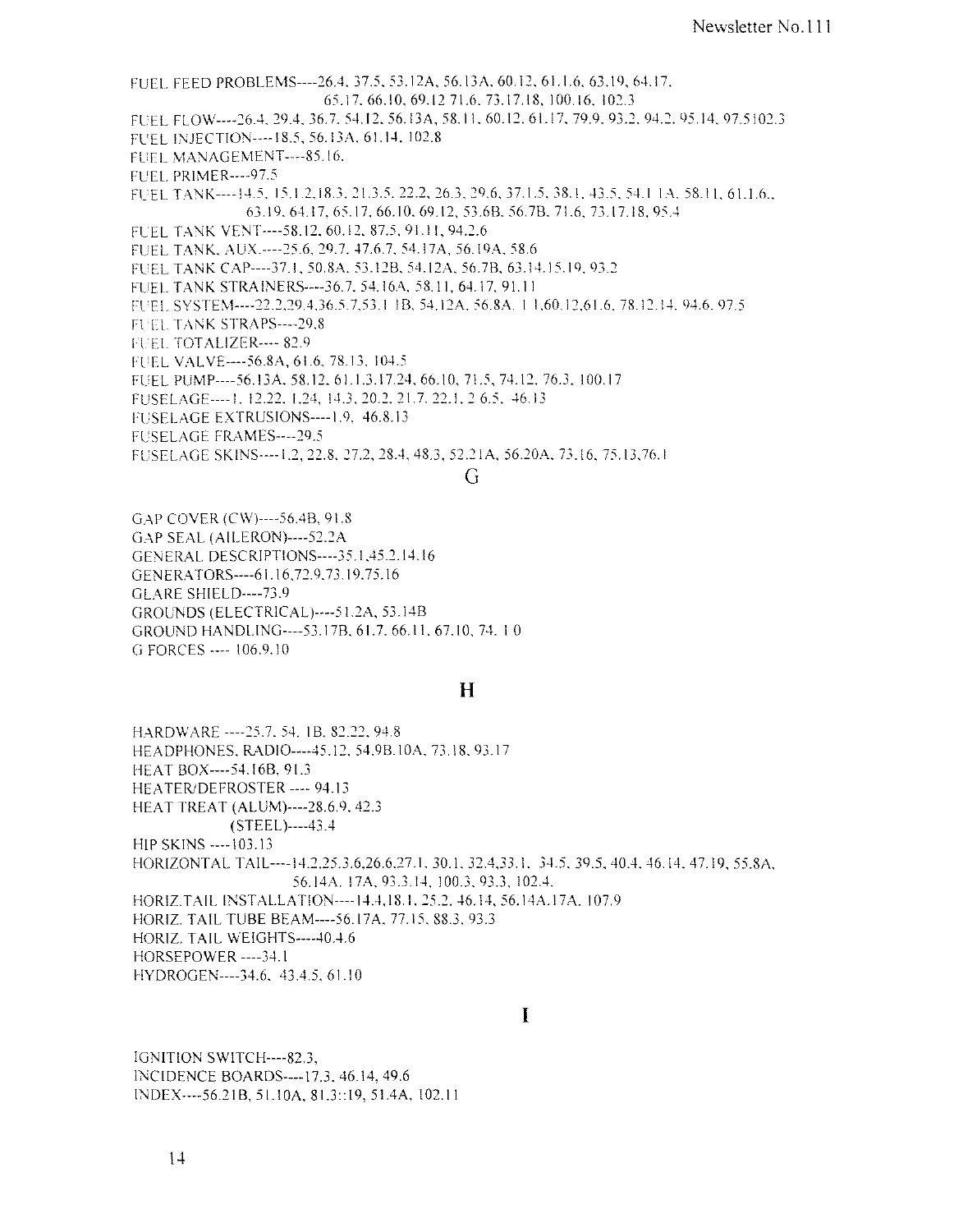INSPECTIONS----61.6.7. 63.6. 64.7.9. 88.3. 89.7. 90.2.17 INSPECTION PLA TES----33.1. 49.10 INSTRCMENTS----14A. 24.6. *3604.* 37.8. 39.8. 45.11. 52.15A. 59.29,63.20, 68.8, 72.14, 73.18.20,75.16.78.9.79.9,84.7,95.3 INSTRUMENT CALIBRATION----29.4, 38.4, 40.3 INSTRUMENT PANEL----15.7, 20.4, 21.5, 23.1.2, 38.9, 39.8, 45.11, 50.9, 52.IOB, 63.20, 71.23, 68.23, 72.14, 73.9.IS.19.20, 75.16, 78.9.13,102.7,1103.14 INSULA T10N----79.IS INTERIOR----64.4. 65.15, 68.13, 69.11, 71.6, 72.12, 73.17

J

JOGGLES ----29.8.9, 44.3.46.8 JOGGLE TooL----46.8.9.20

K

KITS----9S.2.7

#### L

LANDING GEAR----1.21.28.31, 15.7, 16.4, 21.6, 24.9, 28.2.6, 32.3, 34.1, 35.2, 37.2, 39.2.3, 41.1, 48.8, 50.5, SUA, *54.23A, 52.2A.* II B, 53.7 A, 60.9, 60.15,62.2.3, 61.7, 65.16.21, 66.11, 69.21, 74.3, 74.10, 82.16, 84.8, 95.4, 97.4.8, 104.17, 105.7, 107.9, 108.4 LANDING GEAR (RETRACT)----26.8, 29.10,31.7,41.2,88.13 LANDING L1GHT----42.2, *52.2A,* 93.18, 95.6 LANDING T-185----64.1, 85.14,103.7,104.4,1207.4,108.5.7 LATCH.CANOPY----27A, 56.15B, 93.12 LEAK CHECKS----24.2 LEG ROOM----1.30 LEANING ENGINE----90.13.14 LEGACY (JOHN THORP)----89.18 L1GHTS----29.11. 35.2,105.7 LIGHTENING HOLES----14.4 LfMITA T10NS----27.3, 50.1.5 l.OCKING TAIL WHEEL ----59.12.14. 61.2.20.21, 62.6, 66.13, 67.1 I, 70.12,71.4,74.10.11 LORAN----60.22 l.UBE CHART----61.27.29 LUBRICATION----42.6, 109.10 LUG, PIVOT P/N 509 ---- 35.7

#### M

MAIN BEAM----46.4.5, 56.20B. 49.4.3A, 90.10, 107.9 MAINTENANCE----27.9, 30.4. 41.1. 89.7 MANECVERING SPEED----59.4 MANUAL. OPERATING----79.9, 80.4 MARKING DYE----20.2 MASS PROPERTIES----18.I, 23.6. 26.6. 27.7 MASTER Pl.AN----54.23A MASTERSWITCH----93.16.107.13 MATERIAL LlST----1.17, 107.7.10 MAULE LOCKING TAIL WHEEL ----59.12.14, 61.2.20.21, 62.6, 66.13, 67.11, 70.12, 71.4, 74.10.11 MEMBER LfST----81.20::27 METAL WORKING----1.8, 13.1. 34.3

15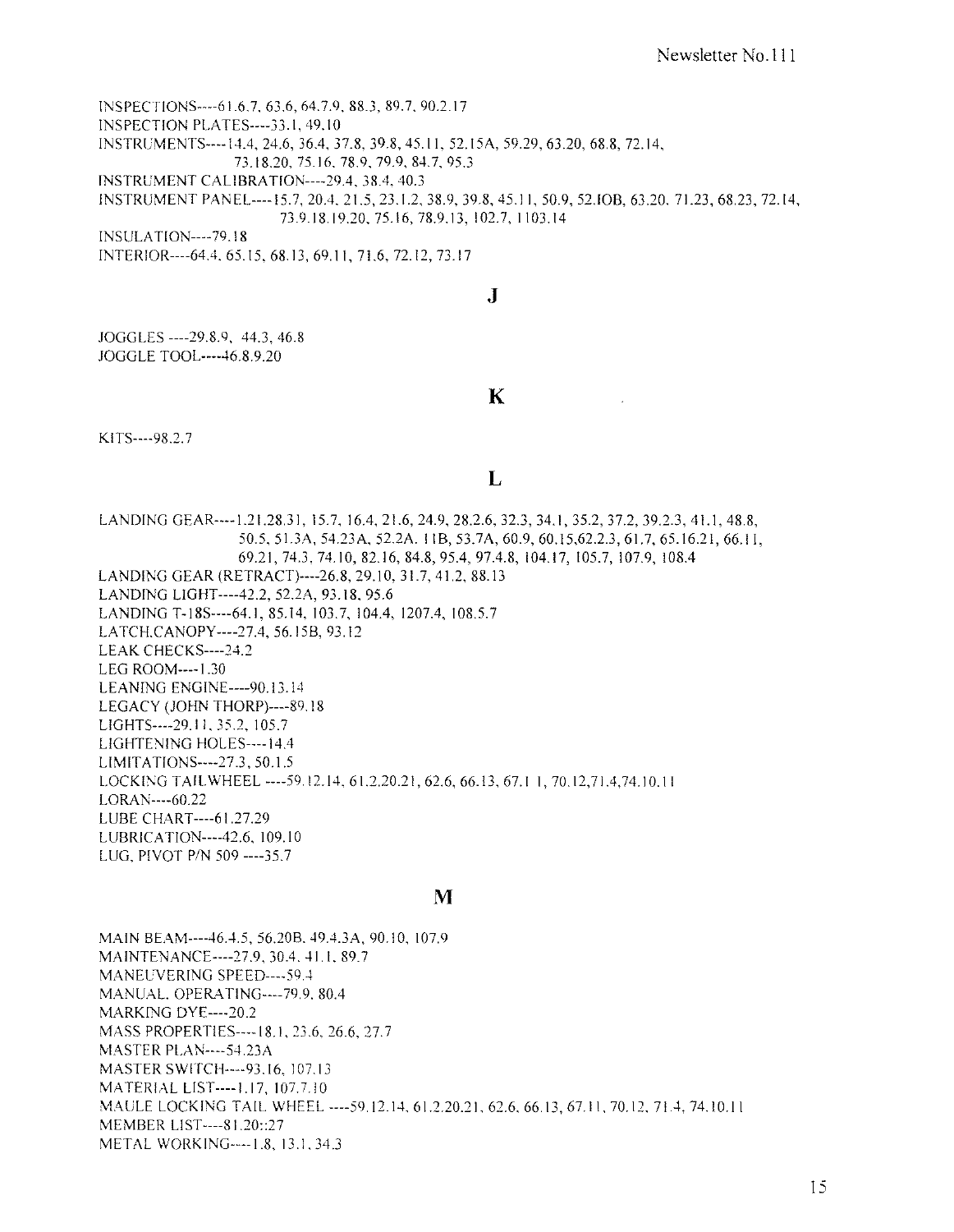**MINI BRAKE----- 46.19 MIXTURE ---- 106.8** MODIFICATIONS----14.5, 15.1, 22.4.9, 24.5, 25.3, 29.6, 34.5-, 36.5, 37.1, 38.9, 39.3.4.5, 41.1, 42.5, 46.2.4, 48.11, 49.3A.4, 50.1 MODS (MANDATORY)----1.31, 13.1, 27.1, 28.4, 46.2, 48.4 MOTOR, FLAP----46.15, 105.13::17 MOULDING----40.4 **MUFFLERS----70.3** MUFFS----19.1, 26.8, 37.10, 55.2A, 104.16 MILLING MACHINE----52.12B

N

**NOISE REDUCTION----44.3, 61.7** NUMBERS (APPLY)----36.6 NY-FLOW TUBING----88.7 NACA DUCTS----94.14 **NEWSLETTER** ----- 100.2

 $\mathbf{0}$ 

0-290-ENGINE----18.3 V.G., 19.2.3, 21.7, 22.5, 25.6, 27.7, 28.6.8, 31.5 V.G., 32.3.7.8, 33.1.4.6, 37.5, 42.5, 51.14, 52.2A, 54.2B, 12A, 56.14A.20A, 61.19, 62.1, 66.14.16, 74.4.5, 77.8, 90.8, 95.11, 97.6, 100.5

 $OIL$ ---35.5

OIL BREATHER---- 18.6, 28.6, 54.18A. 18B, 59.30, 82.17, 86.15

OIL CANNING----76.13

OIL COOLING----18.5, 19.2, 25.6, 26.5, 54.1 1A, 56.9B, 65.16, 70.3, 73.17, 97.3, 98.15

OIL FILTER----18.5, 26.5, 35.5, 65.16, 70.3, 73.17

OIL PRESSURE---- 19.2, 56.7B

OIL RECOVERY SYSTEM---- 54.18A, 18.B, 82.17, 86.15, 90.14

OIL SEAL RETAINER----28.6, 32.4, 82.17, 86.15, 90.14, 100.15

OPERATING MANUAL---- 79.9, 80.4

OUTER WING BUILDUP---- 39.8, 41.4, 45.16, 50.3A, 62.5, 67.4, 69.5, 71.22

OIL SEPARATOR ---- 100.14

#### $\mathbf{P}$

PAINTING----24.2, 28.3, 31.8, 32.1, 38.5::8, 41.4, 44.9, 47.16, 52.13A, 13B, 62.7, 75.12, 78.19, 79.19, 85.12, 86.7, 97.4, 100.17, 102.8, 105.10 PANTS WHEEL----25.5, 52.13, 104.18 PARTS SUPPLIERS ---- 95.15, 98.6.8.18, 100.3.4 PROPELLERS---- 14.5, 17.2, 21.1.5, 26.4, 27.7, 28.4, 29.11 33.2, 34.1, 35.2, 4.6, 36.3, 37.2.3.5.6, 38.1.2, 40.1.6, 41.6, 42.3.5, 43.1.2, 44.1.6, 46.3, 47.12.18, 51.2, 58.3.18A, 63.17, 65.2.13.25.26, 66.8, 67.11, 68.9, 69.16, 70.3, 76.3, 71.25, 73.5, 75.3.4, 80.6::12, 82.3, 88.13, 97.2.12.98.11.17.99.12.100.14.101.8.103.16.107.6 PEDALS (BRAKE & RUDDER)----1.22, 104.8 PERFORMANCE----21.4, 30.2, 31.3, 33.3, 34.7, 35.10, 38.3, 39.5, 40.3, 44.4, 62.9::17, 63.27, 76.15, 79.16, 91.4, 100.17, 104.8 PITOT TUBE---- 19.3, 24.2, 29.6, 37.2, 57.4, 59.26, 66.19, 73.6, 91.3, 105.9.10 SEE "STATIC PRESSURE" ALSO PLANS EXPLANATION----33.2, 107.10 PLATE & RIV NUTS----23.2, 26.8, 104.8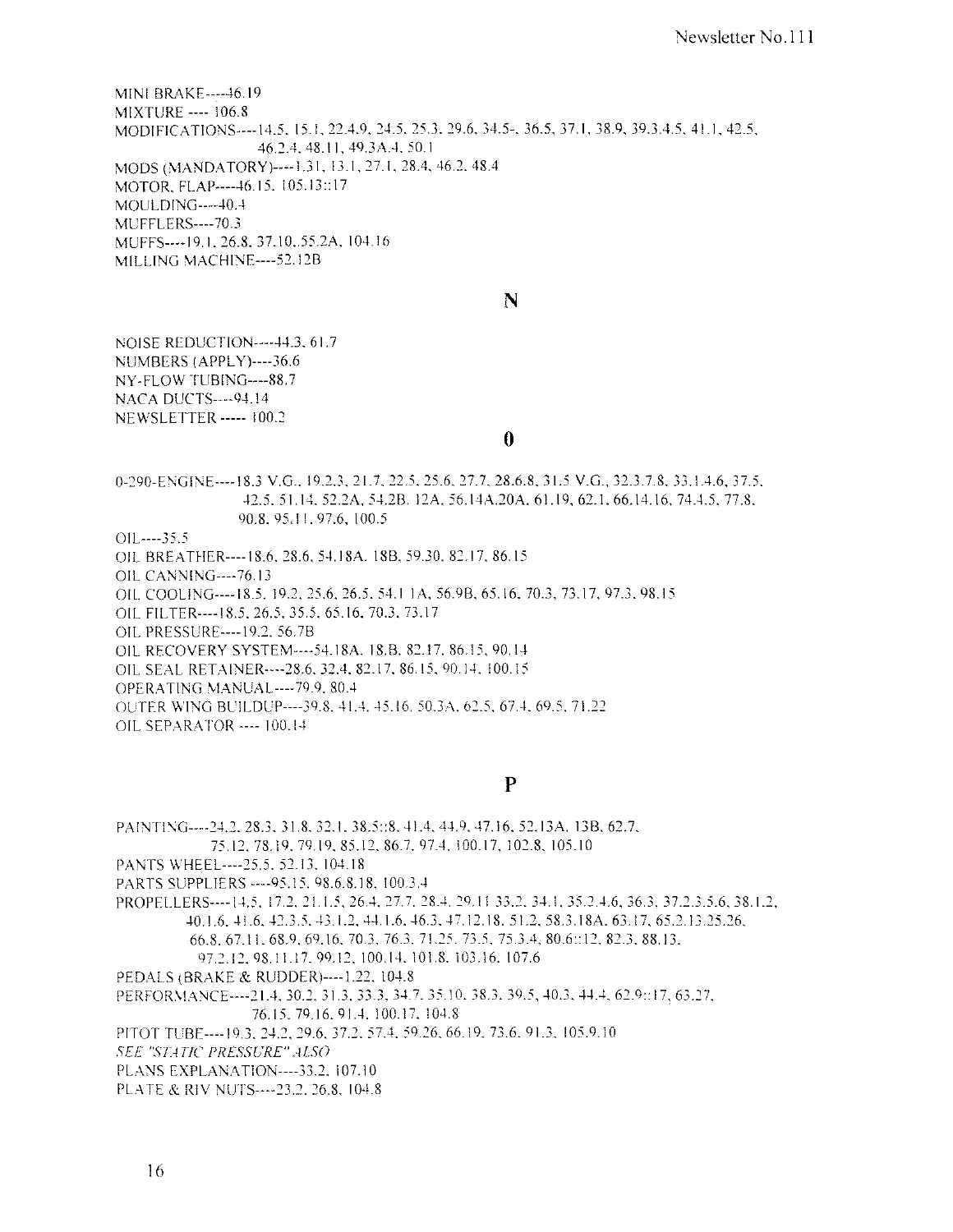PLEXIGLASS----31.8, 32.7, 36.1, 41.5, 43.5, 44.4, 69.9, 60.6.9, 93.12 POWER PLANT (75%)----19.1 PREFLITE ---- 58.13.79.20 PRESSURE, MANIFOLD---- 84.7 PRESSURE. STATIC PORT----91.9 --- SEE STATIC PRESSURE & PITOT TUBE ALSO **PRESSURE (TIRE)----59.20** PRIMER----25.3 P.V.C. VALVE ---- 104.9 PROFILE, WING---- 90.5 PROPELLER ---- 65.13, 80.6.12, 82.3, 88.13, 97.2.12, 98.11.17, 99.12, 100.14, 107.9, 108.5 PROP. BALANCING----43.2 PROP. BOLT LOCK ASSY---- 65.23 PROP EXTENSION ---- 88.13, 100.3

PROP. FLANGE ---- 31.6, 31.9, 35.2, 40.6 PROP. INSTALLATION---- 35.2, 44.1, 47.18, 51, 7A, 88.13, 105.11, 107.9 PROP. TIP SPEED----19.1

#### $\mathbf R$

R.P.M REDLINE----19.1, 27.3 RADIO, MIKE, HEADSET---- 45.12, 54.9B. 10A, 73.18 **REAMING----36.3** REGULATOR (ELECTRIC)---- 61.16, 72.9, 73.19, 75.16 RELAYS---- 94.15.16 REPAIR CERTIFICATE----90.12 RIB FORMING----1.3.5, 14.4, 18.2, 21.1, 22.1.8, 24.5, 26.1, 28.8, 30.2, 46.6.7, 51.2A RIB FORM BLOCKS---- 46.6.7, 51.2A, 65.22 RIB LAYOUT---- 42.2, 46.6.7, 51.2A RIGGING----47.14, 60.12, 61.7, 71.4.5, 56.9A, 93.3, 104.6.7 **RINGS (PISTON)----18.4** RIVETS ----1, 1, 10, 14.4, 17.4, 20.3, 24.5, 30.2, 28.9, 33.2, 38.3, 29.9, 44.1.2.3, 48.6, 56, 10B, 109.8 RIVETS (POP)----1.23, 13.4, 17.1.2, 18.2, 20.3.4, 24, 10, 26.5, 28.9, 32.7, 33.2, 44.1, 109.8 RIVETING----25.12, 29.9, 32.1, 39.5, 46.9, 47.13, 48.6, 52.18A, 56, 10B, 11A, 60.19, 65.20, 69.9, 84.6 RIVET/DIMPLING ----1.8.10.18.20.25, 16.5, 18.2, 20.2, 21.5.6, 26.1, 29.9, 32.1, 3 8.3, 41.1, 44.2, 45.16. 46.9, 48.6, 52.18A, 60.19, 65.20, 67.19, 69.9, 104.8 RIVET REMOVAL----20.3 RIV & PLATE NUT----23.2, 26.8, 104.8 ROD BOLTS (ENGINE)----32.3 ROLL OVER BAR---- 52.11B ROTARY FILE---93.12 RUDDER ----19.3, 47.14, 49.1.2.3., 8, 52.13B, 54.13B, 69.9, 82.16, 107.9, 109.7 RUDDER CABLES----33.1, 47.16, 544.13A, 53.8A, 78.7, 82.16, 109.7.8 RUDDER PEDALS---- 50.4, 54.3A, 61.2.7, 61.16.21.22, 62.6, 65.16, 66.9.15, 69.10.11, 74.10

#### S

SAFETYING----25.3.7 SEATS----17.5, 20.1, 26.3, 26.6, 35.9, 36.2, 47.4, 48.1, 50.4, 52.2A.5B, 54.22B, 69.11, 73.17, 82.7 SEAT BACKS----35.9, 73.17 SEAT BELTS----33.2, 80.12 SEAT CUSHIONS----52.2A, 64.4, 65.15, 68.13, 69.11, 71.6, 73.17, 72.12 **SENSOR BLOCK----93.11** SERVICE TIPS---- 41.1, 51.6A SHEET METAL DRILL----55.8B SHEET METAL BRAKE---- 17.4, 53.18A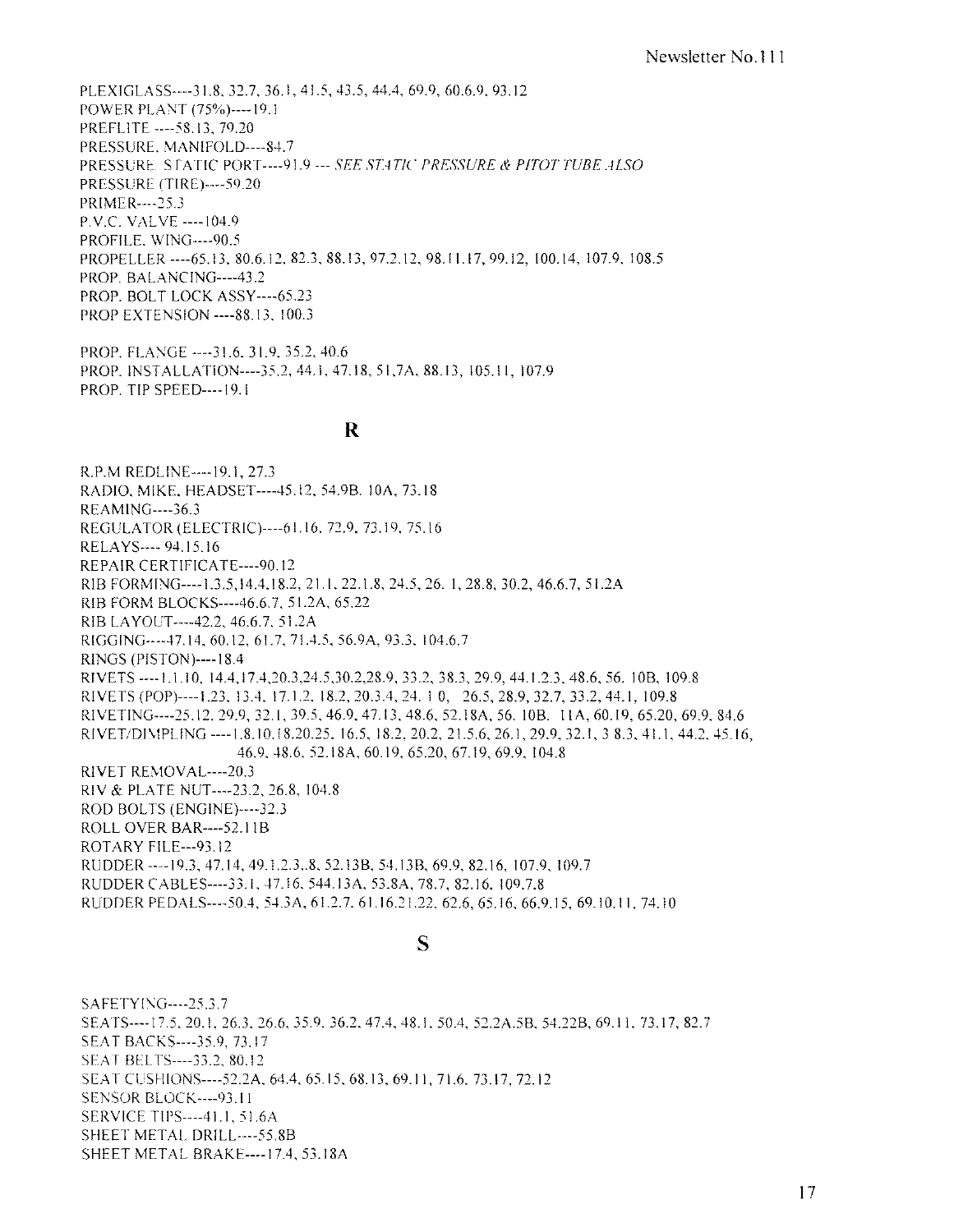SHEET METAL MAT. LIST----1.17 SKINS----1.2.12, 15.7, 22.8, 23.6, 26.6, 47.14, 49.8, 50.3, 52.1A, 5B.21A, 55.10A, 56.20A, 62.20, 63.3, 64.12, 76.12, 78.15, 90.10 SLIP JOINT (EXH)----29.3, 37.9 SLIPPER TANK---- 47.7, 56.19A **SOLENOIDS** ---- 72.8 SOUND PROOF (SEE NOISE RED)----19.2, 21.5, 24.7, 44.3, 46.2, 61.7, 79.18, 93.17 SPARK PLUGS----71.16.17.18, 90.14 SPAR CAPS (C-WING)----47.9, 90.10 SPINNERS----16.3, 24.6, 31.9, 47.18, 54.22A, 56.20A, 63.17, 65.2, 25.26, 66.8, 67.11, 68.9, 69.16. 70.3, 71.25, 73.5, 75.3.4, 76.3, 82.6 SPLINE CURVE---- 1.24 SPEED (MEASURED)----40.4 SPEED (MANUEVERING)----35.10 SPRING, TAIL ----29.4, 61.2.20.21, 62.6, 66.13, 67.11, 70.12, 74.10.11, 71.4, 98.16 STAB JACK SCREW INSP. OPENING---- 52.9A.11A STABILATOR ---- 69.23, 47.14, 50.6, 82.16, 93.3.7.9.14, 100.2, 105.10 STALLS----24.2, 27.10, 49.4A, 59.27, 61.4.5.6, 62.7, 82.4, 85.14104.3.4, 109.8 STALL SPOILERS----24.2, 25.4.7.13, 26.1, 28.10, 41.3, 49.4A, 61.4.5.6, 62.7, 81.14, 82.4, 91.12, 93.16, 96.4, 104.3 STATIC PRESSURE---- 19.3, 44.4, 61.5, 91.9, 100.17, 102.4, 105.10 STIFFENERS----71.8, 90.10, 99.10 STRAKES---- 49.4A, 50.2, 58.6 STARTER/STARTER DRIVE----82.3, 84.9 STARTER SOLENOID----82.3 STATIC/PRESSURE PORT---- 19.3, 44.4, 61.5, 91.9, 100.17, 102.4, 105.10 STROBE LIGHTS---- 67.17 STROKE, BORE & H.P----34.1 SUPPLIERS, PARTS ---- 95.15, 98.6.7.8.18, 100.3.4, 101.16

SWITCHES----73.15, 94.15.16

#### T

 $T-18---60.8$ , 83.3, 85.14, 94.17, 98.1, 100.3, 105.5  $T.C.P---45.13$ TAB ARM ---- 93/3 **TACH CHECK----- 59.29** TAILPIPE DRAG---- 60.13 TAILWHEEL ---- 25.6, 26.1, 29.2, 34.1, 37.2, 41.1, 48.8, 50.4, 59.11, 60.9.15, 61.2.7, 61.20.21, 62.6, 66.13, 67.11, 70.12, 71.4, 74.10.11 TAILWHEEL SPRINGS----98.16 TAILWHEEL TOWBAR---- 53.17A.17B, 58.10 TAXIING----98.11 TEMPLATES----1, 1, 18.6, 29.1, 51.2A, 52.14B, 100.4.5 TESTING---- 64.13 THIRD SEAT----48.1, 49.6A THORP LEGACY----89.18 THROTTLE QUADRANT----69.18.19.20 TIE DOWN----34.3,68.15.71.19 TIPS FOR BEGINNERS----35.1 TIRE PRESSURE---- 59.20, 88.16 TOOLS----1.3.8.9.19, 17.4. 21.3. 22.1.2.5. 26.1.9. 28.4. 37.5. 38.3. 39.2. 39.4.6.8. 40.1. 42.4. 46.6.19.8.9.20, 56.12A, 65.21, 75.13, 65.26, 54.14A, 55.8A, 10B, 59.12, 67.19.20, 77.3.15 75.12, 78.18, 82.7, 84.6, 96.8 TORQUE---- 88.13.14.15 **TORQUE TUBE ---- 103.13**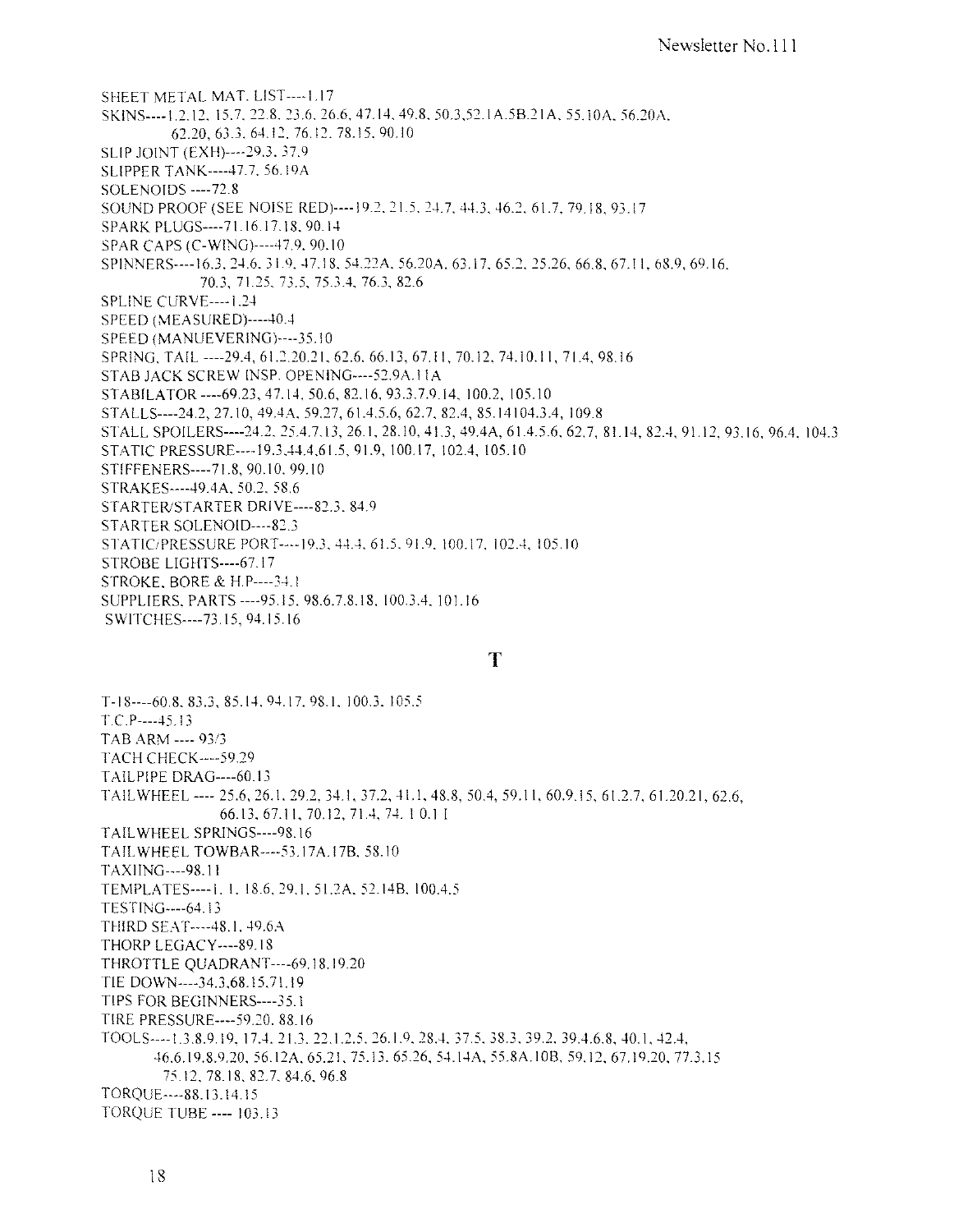TRAILING EDGE----37.1, 47.13, 48.5, 52.2A, 65.4, 82.15, 93.12, 108.6 TRIM (MANUAL)----16.2, 17.1, 23.2, 25.3.5, 31.7.8, 32.4, 34.5, 41.7, 42.6, 44.3, 5 6.9A, 95.14, 102.9, 104.6, 106.8, 108.6.109.16 TRIM (ELECTRIC)----31.8, 44.3, 46.15, 47.15, 49. 10A, 54. 10B, 56.15B, 60.11, 61.7, 62.6, 66.10, 67.7, 69.7.8.11, 73.15, 74.8, 76.2, 80.13, 96.9.10, 101.12.13, 102.9, 104.6, 106.8, 108.6, 109.16 TRIM TABS---- 46.16, 93.3

TUBING --- 71.14, 88.7 森本氏の一人記録の記録 TWIST IN COMPONENTS --- 73.12 - 全ては、この他には、このことを、 こうしょう TUNNEL (AFT)----13.4, 36.1, 46.14, 49.8A, 61.6, 69.11, 73.17 TUNNEL (FWD)----24.5, 46.14, 49.8A, 53.8A, 61.6, 69.11, 73.17

 $\mathbf{U}$ 

UPHOLSTERY---- 68.13, 82.7

#### V

VACUUM FORMING----63.4 VACUUM SYSTEM----19.3, 24.6, 66.9, 72.5.6, 84.7, 97.13 VALVES (ENGINE)----18.4 VENTS----56.15B, 73.18 VENT LINE (FUEL)----58.12,60.12, 87.5 VERTICAL FIN----1.13, 14.3, 33.1, 52.1 A, 56.20A **VENTURIES --- 100.5**  $V.N.E. -- -57.4, 80.7$ VOLTMETER----52.15A

#### W

**WALKING BEAM----107.3** WEIGHT & BALANCE----27.8, 44.4, 61.3.8.9, 63.22.24, 93.3 WELDING----19.3, 29.3, 34.6, 39.6, 60.4, 61.10::13, 64.12 WHEEL PANTS----25.9, 41.4, 54.11A, 65.16, 80.13, 104.17.18 WHISTLE SLOT----59.30, 104.19 WIDE BODY----44.2, 46.10, 50.3A WINDSHIELD/FRAME----15.3, 15.5, 22.1, 23.6, 50.4, 52.1 1 B, 103.5 WING (CONV.)--- 25.13, 32.5, 38.3, 39.8, 41.1, 42.1, 42.5.6, 43.3.4. 45.7, 46.10.13, 47.8.9, 49.4, 50.1, 1 A.2.3A, 51.15 52.5B, 54.3B, 56.3B.7A. 11B.20B, 62.20.21, 63.12.13, 65.17, 71.22, 78.7, 79.20, 89.7, 90.10 WING (STD)----23.6, 24.2, 25.6.7.13, 26.3, 27.10, 32.5, 38.3 39.6.8. 41.7, 42.2.3.5.6, 45.5.16, 46.1, 49.3A, 51.15 52.5B, 56.7A, 56.20B, 62.20.21, 63.3, 78.15, 90.10, 107.9 WING LEVELER---69.11,47.2.13 WING PROFIL--- 90.5 WING-STRAKELETS---49.4A, 50.2, 61.4.5.6, 62.7 WING TIPS---22.2, 62.5, 67.4, 69.5, 71.22, 76.10.11.12, 93.18, 95.5 WING (WET) (S-18)---51.8A, 62.5, 63.16, 69.12, 71.22,73.1 1 WIRING---82.7, 94.15.16, 97.9, 103.7